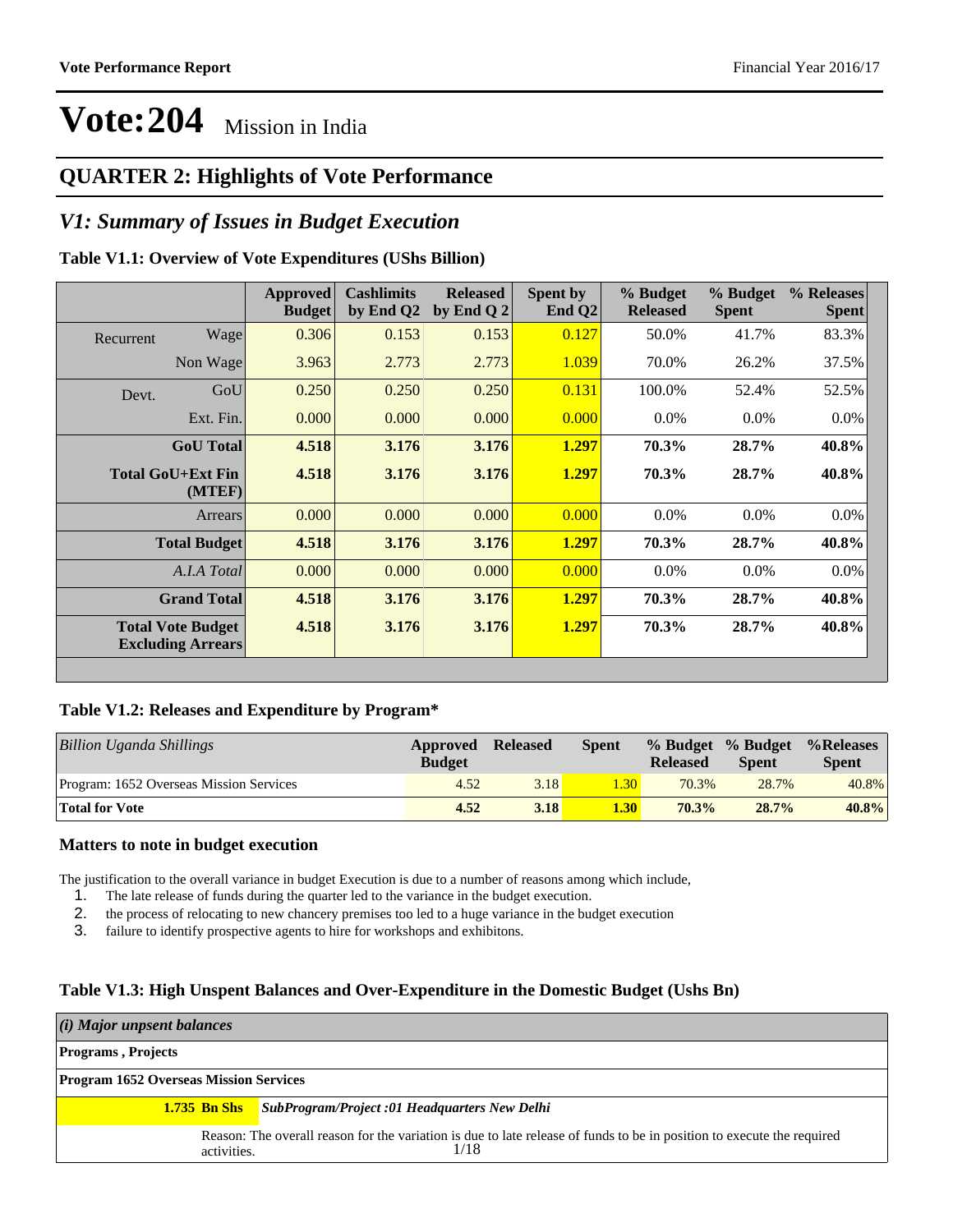### **QUARTER 2: Highlights of Vote Performance**

| <b>Items</b>           |                     |                                                                                                                       |
|------------------------|---------------------|-----------------------------------------------------------------------------------------------------------------------|
| 1,165,463,180.000 UShs |                     | 223003 Rent $-$ (Produced Assets) to private entities                                                                 |
|                        |                     | Reason: rent for officeers is usually paid upfront hence the reason in the variation.                                 |
| 100,637,709.500 UShs   |                     | 211103 Allowances                                                                                                     |
|                        |                     | Reason: these are paid in line with the trips made hence the variation                                                |
| 72,873,553.500 UShs    |                     | 221001 Advertising and Public Relations                                                                               |
|                        |                     | Reason: minimal advertisements have been made in terms of exhibitions                                                 |
| 69,496,684.500 UShs    |                     | 223005 Electricity                                                                                                    |
|                        |                     | Reason: electricity bills are usually paid upfront hence the reason in the variation                                  |
| 65,429,384.500 UShs    |                     | 227002 Travel abroad                                                                                                  |
|                        |                     | Reason: very few journeys were made to the respective countries of accreditation                                      |
|                        | <b>0.119 Bn Shs</b> | SubProgram/Project :0893 Strengthening Mission in India                                                               |
|                        | execution.          | Reason: late realese of funds and the long process involved in acquiring a vehicle led to the variation in the budget |
| <b>Items</b>           |                     |                                                                                                                       |
| 96,912,921.000 UShs    |                     | 312201 Transport Equipment                                                                                            |
|                        |                     | Reason: release of the money in installments leading to failure of procuring office vehicle as planned.               |
| 21,736,881.000 UShs    |                     | 312203 Furniture & Fixtures                                                                                           |
|                        |                     | Reason: limited furniture was acquired due to the process of relocating to new chancery premises                      |
|                        |                     | (ii) Expenditures in excess of the original approved budget                                                           |

### *V2: Performance Highlights*

#### **Table V2.1: Key Vote Output Indicators and Expenditures\***

| <i>Vote, Vote Function</i><br><b>Key Output</b>  | <b>Approved Budget and</b><br><b>Planned outputs</b> | <b>Cumulative Expenditure</b><br>and Performance | <b>Status and Reasons for</b><br>any Variation from Plans |         |
|--------------------------------------------------|------------------------------------------------------|--------------------------------------------------|-----------------------------------------------------------|---------|
| <b>Programme: 1652 Overseas Mission Services</b> |                                                      |                                                  |                                                           |         |
| <b>Output: 165201 Cooperation frameworks</b>     |                                                      |                                                  |                                                           |         |
| Description of Performance:                      | No Data                                              | No Data                                          |                                                           |         |
| Performance Indicators:                          |                                                      |                                                  |                                                           |         |
|                                                  |                                                      |                                                  |                                                           |         |
| Output Cost: UShs Bn:                            |                                                      | $0.000$ UShs Bn:                                 | 1.000 % Budget Spent:                                     | $0.0\%$ |
| <b>Output: 165202 Consulars services</b>         |                                                      |                                                  |                                                           |         |
| Description of Performance:                      | No Data                                              | No Data                                          |                                                           |         |
| Performance Indicators:                          |                                                      |                                                  |                                                           |         |
|                                                  |                                                      | 2/18                                             |                                                           |         |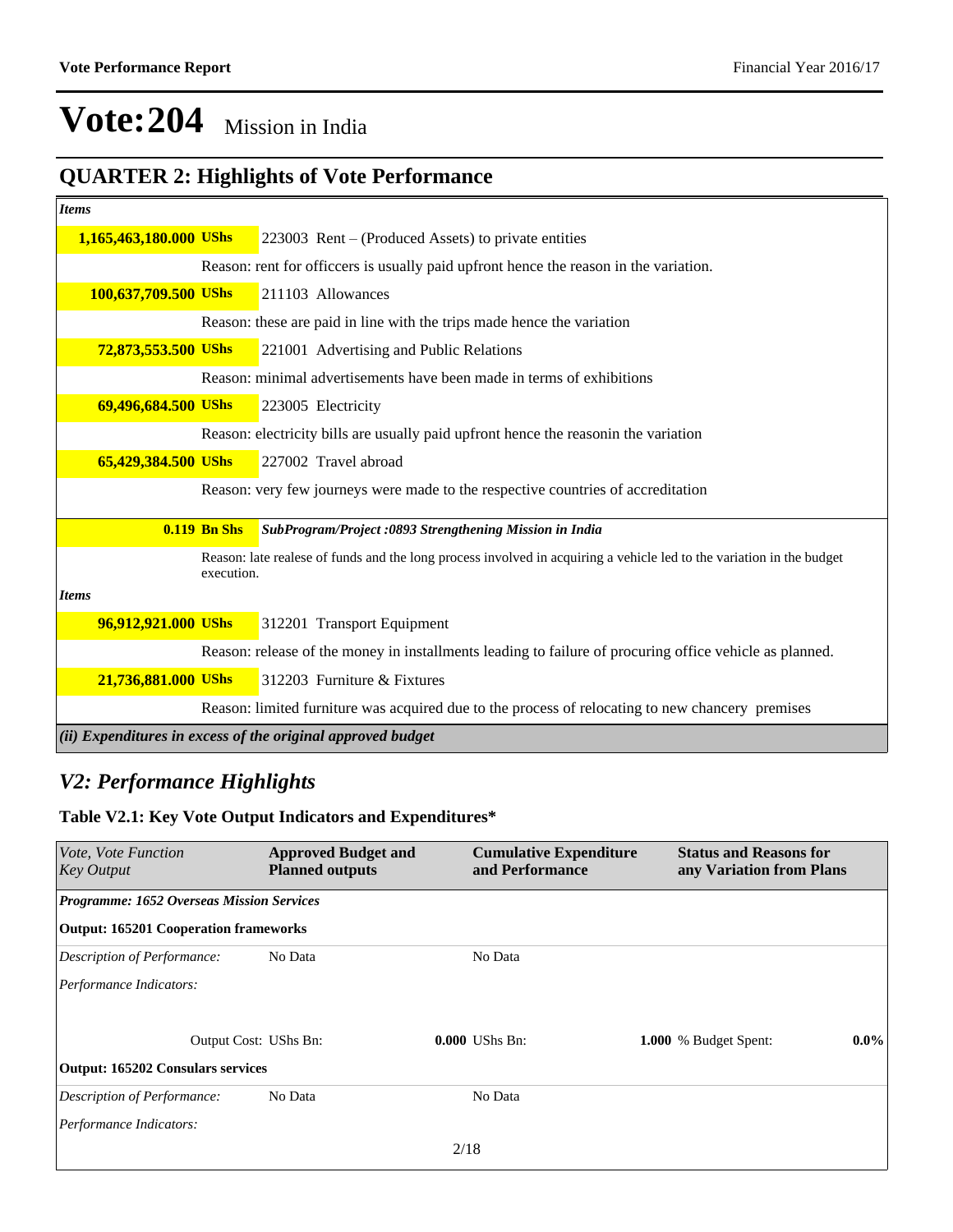### **QUARTER 2: Highlights of Vote Performance**

| Vote, Vote Function<br><b>Key Output</b>                              | <b>Approved Budget and</b><br><b>Planned outputs</b> | <b>Cumulative Expenditure</b><br>and Performance | <b>Status and Reasons for</b><br>any Variation from Plans |         |
|-----------------------------------------------------------------------|------------------------------------------------------|--------------------------------------------------|-----------------------------------------------------------|---------|
| <b>Output Cost: UShs Bn:</b>                                          |                                                      | $0.000$ UShs Bn:                                 | 0.103 % Budget Spent:                                     | $0.0\%$ |
| Output: 165204 Promotion of trade, tourism, education, and investment |                                                      |                                                  |                                                           |         |
| Description of Performance:                                           | No Data                                              | No Data                                          |                                                           |         |
| Performance Indicators:                                               |                                                      |                                                  |                                                           |         |
| Output Cost: UShs Bn:                                                 |                                                      | $0.000$ UShs Bn:                                 | 0.063 % Budget Spent:                                     | $0.0\%$ |
| <b>Program Cost:</b>                                                  | UShs Bn:                                             | 4.518 <i>UShs Bn</i> :                           | 1.166 $%$ Budget Spent:                                   | 25.8%   |
| <b>Total Cost for Vote:</b>                                           | $UShs Bn$ :                                          | 4.518 UShs Bn:                                   | 1.166 % Budget Spent:                                     | 25.8%   |

#### **Performance highlights for the Quarter**

- Negotiated the agreement for elimination of visa requirements for Ugandan holders of Diplomatic and official passports. working on expanding this to include visa-on- arrivals for ugandan Nationals travelling to India.

- Participated in the AALCO conference in Lucknow, also attended by Chief Justice Bart Katurebe.

- Attended the "All Ladies League", a subsidiary of Women Economic Forum and sought participation for Uganda Women in May 2017 at the Annual Forum in Delhi.

- Participated in the meeting of the East African Heads of Mission to explore ways of implementing Heads of State decisions, and discussed the upcoming EXIM Bank Conclave.

- Signed condolence books and wrote messages for departed Heads of State and leaders.

- Worked with India's Ministry of External Affairs to coordinate the repatriation of detained Ugandans from India.

- Issued visas and travel documents worth 636,830rupees (33,819,774UGX)

- Prepared gratis emergency certificates for stuck Ugandans

- Coordinated the official visits of Ugandan Uganda's Chief Justice Hon. Bart Katurebe, Hon. Minister of Energy, Hon. Irene Muloni, among others to India

- Visited the jailed Ugandan in Nepal and participated in the Nepal Cultural show which was attended by Ugandan performers and literary scholars.

- Attended graduation ceremony of the Indian Bureau of Students where one Ugandan from Ministry of Agriculture received an award.

- Hosted Law Development Management Committee team from Law Development Center, led by Justice Arach Amoko.

- Met with and dialogued with Overseas Infrastructural Alliance company who are interested in rural electrification programme .

- Secured Pulses Importers: The Mission identified and established contacts with pulses importers who were seriously interested.

- Participated in the Agricultural investment meeting in Chandighar, India and met with several company directors.

- Negotiated a Memorandum of Understanding (MoU) with the government of India for the promotion of pulses production and export. - Reached out to AMD packaging company: Mission visited and met with the management of AMD packaging company in Rajasthan, India and

toured the factory and production line of the company.

- Followed-up on stalled information for water transport investor

- Secured airline company, through Ministry of External Affairs of India, for flights between India and Entebbe.

- Participated in and made a presentation on status of Uganda cotton and textile industry to the Mumbai-based Textile Machinery Exhibition

- Met Chalo Tours and interested them to send tourists to Uganda.Met Teleradiology team based in Bangalore and encouraged them to go to Uganda for further collaboration.

- Met with Times of India and discussed possibilitiy of promoting Uganda through their media; Reached out and visited the factory and production lines of Bajaj processpack company, a subsidiary of Bajaj company, in Noida, India ;? Paticipated in AGROTECH and identified appropriate technology for Uganda;- Secured an Indian investor who is currently building a hospital in Bukoto, Kampala.;- Discussing with Medanta and Apollo hospitals and other Super specialty facilities in India on expanding collaboration with Uganda's Ministry of Health in the training and skilling of Ugandan doctors to manage medical cases that require specialized attention in Uganda.

- Attended Advantage Healthcare Summit in Noida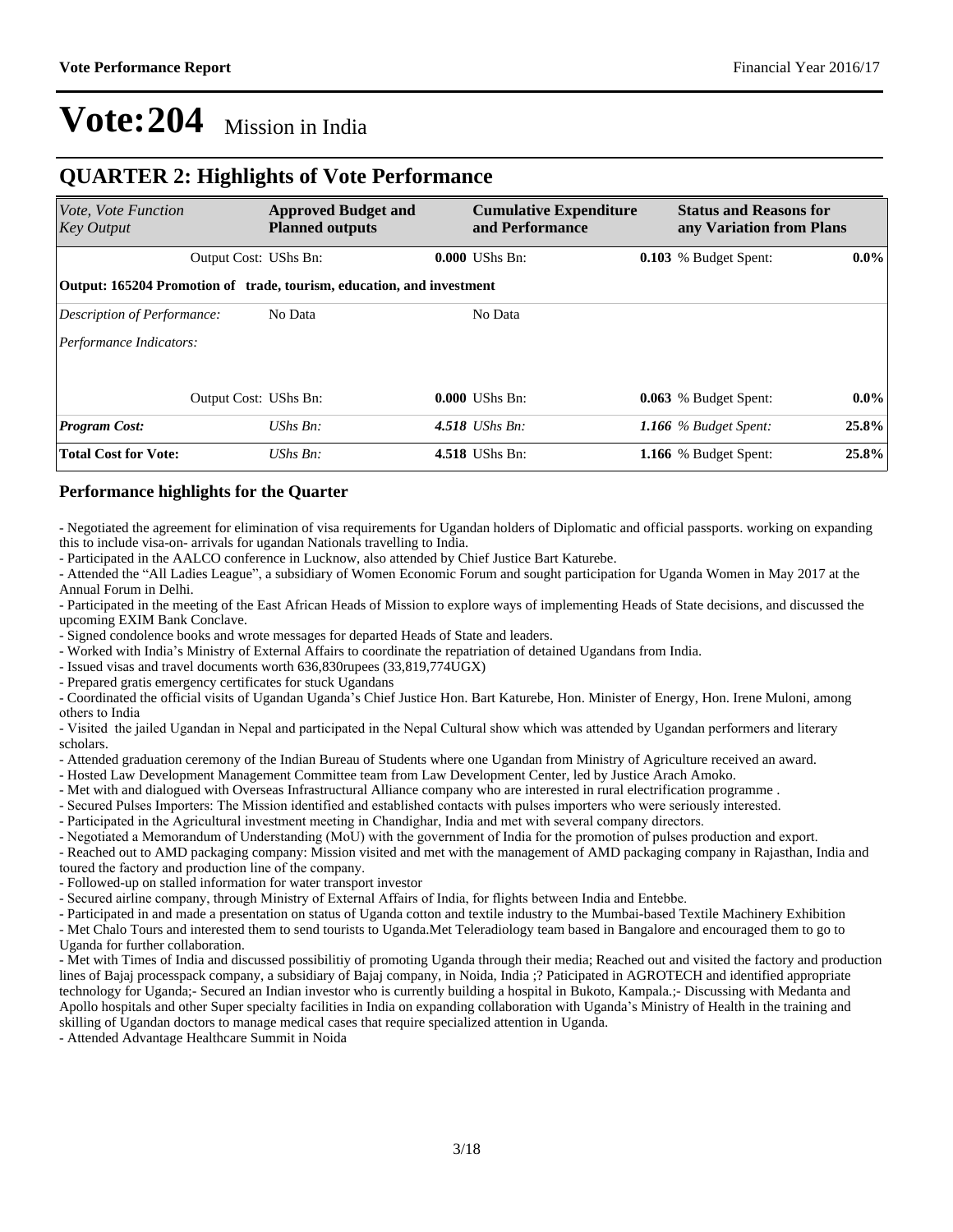### **QUARTER 2: Highlights of Vote Performance**

### *V3: Details of Releases and Expenditure*

#### **Table V3.1: GoU Releases and Expenditure by Output\***

| <b>Billion Uganda Shillings</b>                                    | Approved<br><b>Budget</b> | <b>Released</b> | <b>Spent</b> | $%$ GoU<br><b>Budget</b><br><b>Released</b> | $%$ GoU<br><b>Budget</b><br><b>Spent</b> | $%$ GoU<br><b>Releases</b><br><b>Spent</b> |
|--------------------------------------------------------------------|---------------------------|-----------------|--------------|---------------------------------------------|------------------------------------------|--------------------------------------------|
| <b>Program 1652 Overseas Mission Services</b>                      | 4.52                      | 3.18            | 1.30         | 70.3%                                       | 28.7%                                    | 40.8%                                      |
| <b>Class: Outputs Provided</b>                                     | 4.27                      | 2.93            | 1.17         | 68.6%                                       | 27.3%                                    | 39.8%                                      |
| 165201 Cooperation frameworks                                      | 2.95                      | 2.10            | 1.00         | 71.4%                                       | 33.9%                                    | 47.5%                                      |
| 165202 Consulars services                                          | 0.45                      | 0.23            | 0.10         | 50.0%                                       | 22.8%                                    | 45.7%                                      |
| 165204 Promotion of trade, tourism, education, and<br>investment   | 0.87                      | 0.59            | 0.06         | 68.5%                                       | 7.2%                                     | 10.6%                                      |
| <b>Class: Capital Purchases</b>                                    | 0.25                      | 0.25            | 0.13         | 100.0%                                      | 52.5%                                    | 52.5%                                      |
| 165275 Purchase of Motor Vehicles and Other Transport<br>Equipment | 0.15                      | 0.15            | 0.05         | 100.0%                                      | 35.4%                                    | 35.4%                                      |
| 165278 Purchase of Furniture and fictures                          | 0.10                      | 0.10            | 0.08         | 100.0%                                      | 78.3%                                    | 78.3%                                      |
| <b>Total for Vote</b>                                              | 4.52                      | 3.18            | 1.30         | 70.3%                                       | 28.7%                                    | 40.8%                                      |

#### **Table V3.2: 2016/17 GoU Expenditure by Item**

| <b>Billion Uganda Shillings</b>                          | Approved<br><b>Budget</b> | <b>Released</b> | <b>Spent</b> | $%$ GoU<br><b>Budget</b><br><b>Released</b> | $%$ GoU<br><b>Budget</b><br><b>Spent</b> | $%$ GoU<br><b>Releases</b><br><b>Spent</b> |
|----------------------------------------------------------|---------------------------|-----------------|--------------|---------------------------------------------|------------------------------------------|--------------------------------------------|
| <b>Class: Outputs Provided</b>                           | 4.27                      | 2.93            | 1.17         | 68.6%                                       | 27.3%                                    | 39.8%                                      |
| 211103 Allowances                                        | 1.02                      | 0.51            | 0.41         | 50.0%                                       | 40.1%                                    | 80.2%                                      |
| 211105 Missions staff salaries                           | 0.31                      | 0.15            | 0.13         | 50.0%                                       | 41.7%                                    | 83.3%                                      |
| 212201 Social Security Contributions                     | 0.03                      | 0.02            | 0.01         | 50.0%                                       | 28.2%                                    | 56.4%                                      |
| 213001 Medical expenses (To employees)                   | 0.11                      | 0.05            | 0.02         | 50.0%                                       | 14.2%                                    | 28.4%                                      |
| 221001 Advertising and Public Relations                  | 0.16                      | 0.08            | 0.01         | 50.0%                                       | 4.8%                                     | 9.6%                                       |
| 221002 Workshops and Seminars                            | 0.02                      | 0.01            | 0.00         | 50.0%                                       | 0.0%                                     | 0.0%                                       |
| 221005 Hire of Venue (chairs, projector, etc)            | 0.03                      | 0.02            | 0.00         | 50.0%                                       | 0.0%                                     | 0.0%                                       |
| 221007 Books, Periodicals & Newspapers                   | 0.00                      | 0.00            | 0.00         | 50.0%                                       | 23.8%                                    | 47.6%                                      |
| 221008 Computer supplies and Information Technology (IT) | 0.04                      | 0.02            | 0.00         | 50.0%                                       | 6.1%                                     | 12.2%                                      |
| 221009 Welfare and Entertainment                         | 0.02                      | 0.01            | 0.01         | 50.0%                                       | 32.7%                                    | 65.5%                                      |
| 221011 Printing, Stationery, Photocopying and Binding    | 0.04                      | 0.02            | 0.00         | 50.0%                                       | 7.8%                                     | 15.6%                                      |
| 221018 Exchange losses/ gains                            | 0.07                      | 0.04            | 0.00         | 50.0%                                       | 0.1%                                     | 0.2%                                       |
| 222001 Telecommunications                                | 0.03                      | 0.02            | 0.01         | 50.0%                                       | 46.7%                                    | 93.4%                                      |
| 222002 Postage and Courier                               | 0.00                      | 0.00            | 0.00         | 50.0%                                       | 43.5%                                    | 87.0%                                      |
| 223001 Property Expenses                                 | 0.03                      | 0.01            | 0.00         | 50.0%                                       | 10.0%                                    | 20.0%                                      |
| 223003 Rent – (Produced Assets) to private entities      | 1.58                      | 1.58            | 0.42         | 100.0%                                      | 26.4%                                    | 26.4%                                      |
| 223004 Guard and Security services                       | 0.04                      | 0.02            | 0.02         | 50.0%                                       | 38.5%                                    | 77.1%                                      |
| 223005 Electricity                                       | 0.19                      | 0.09            | 0.02         | 50.0%                                       | 12.8%                                    | 25.6%                                      |
| 223006 Water                                             | 0.01                      | 0.01            | 0.00         | 50.0%                                       | 10.4%                                    | 20.8%                                      |
| 226001 Insurances                                        | 0.01                      | 0.01            | 0.00         | 50.0%                                       | 19.5%                                    | 38.9%                                      |
| 227001 Travel inland                                     | $\frac{0.16}{4/18}$       | 0.08            | 0.02         | 50.0%                                       | 10.0%                                    | 19.9%                                      |
| 227002 Travel abroad                                     | 0.27                      | 0.13            | 0.07         | 50.0%                                       | 25.5%                                    | 51.0%                                      |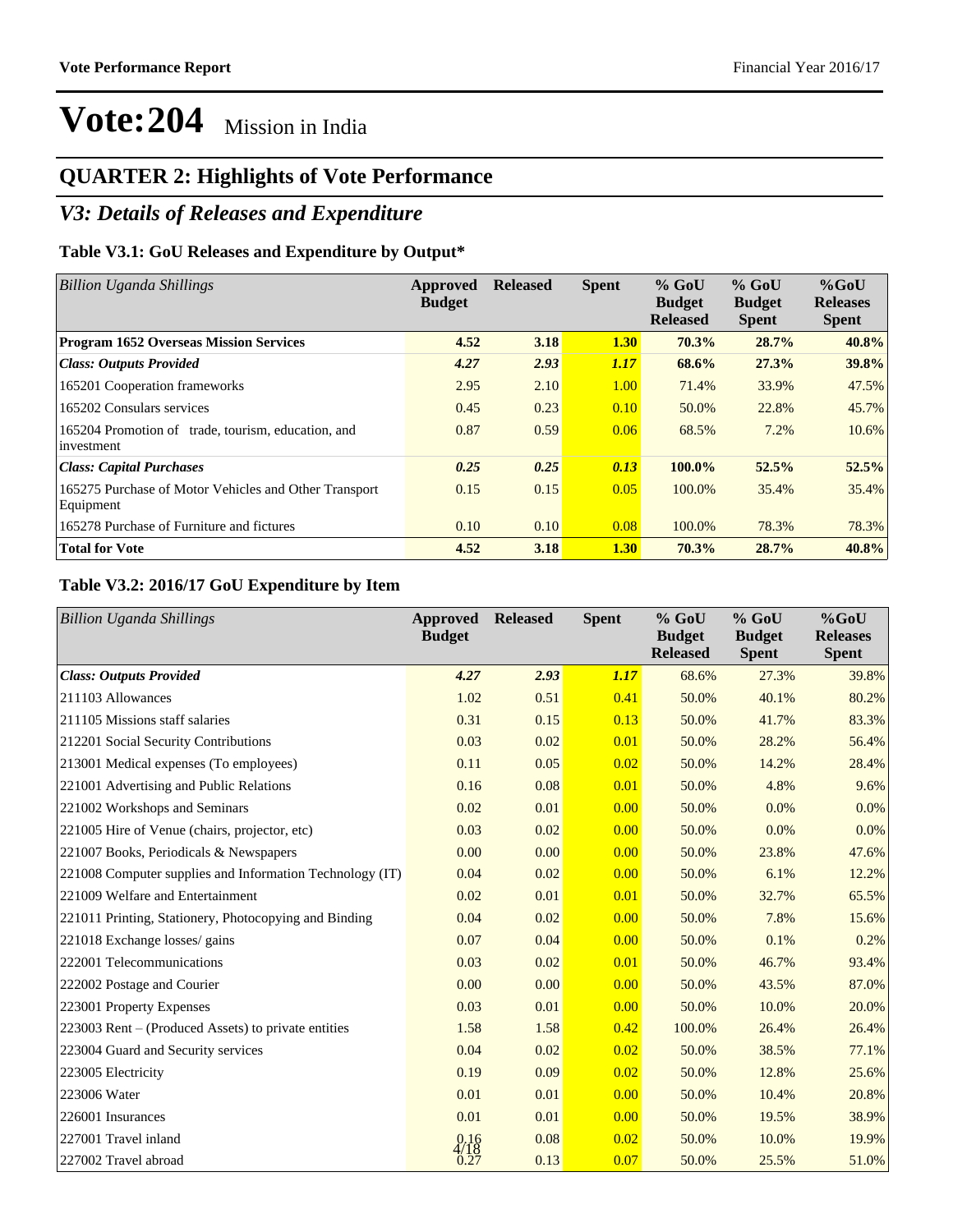### **QUARTER 2: Highlights of Vote Performance**

| 227004 Fuel, Lubricants and Oils | 0.05 | 0.03 | 0.01              | 50.0%  | 20.2% | $40.3\%$ |
|----------------------------------|------|------|-------------------|--------|-------|----------|
| 228002 Maintenance - Vehicles    | 0.05 | 0.03 | 0.01              | 50.0%  | 19.1% | 38.2%    |
| Class: Capital Purchases         | 0.25 | 0.25 | 0.13              | 100.0% | 52.5% | 52.5%    |
| 312201 Transport Equipment       | 0.15 | 0.15 | 0.05              | 100.0% | 35.4% | $35.4\%$ |
| $ 312203$ Furniture & Fixtures   | 0.10 | 0.10 | 0.08              | 100.0% | 78.3% | 78.3%    |
| <b>Total for Vote</b>            | 4.52 | 3.18 | 1.30 <sub>l</sub> | 70.3%  | 28.7% | 40.8%    |

#### **Table V3.3: GoU Releases and Expenditure by Project and Programme\***

| <b>Billion Uganda Shillings</b>               | Approved<br><b>Budget</b> | <b>Released</b> | <b>Spent</b> | $%$ GoU<br><b>Budget</b><br><b>Released</b> | $%$ GoU<br><b>Budget</b><br><b>Spent</b> | $%$ GoU<br><b>Releases</b><br><b>Spent</b> |
|-----------------------------------------------|---------------------------|-----------------|--------------|---------------------------------------------|------------------------------------------|--------------------------------------------|
| <b>Program 1652 Overseas Mission Services</b> | 4.52                      | 3.18            | 1.30         | $70.3\%$                                    | 28.7%                                    | 40.8%                                      |
| <b>Recurrent SubProgrammes</b>                |                           |                 |              |                                             |                                          |                                            |
| 01 Headquarters New Delhi                     | 4.27                      | 2.93            | 1.17         | 68.6%                                       | 27.3%                                    | 39.8%                                      |
| Development Projects                          |                           |                 |              |                                             |                                          |                                            |
| 0893 Strengthening Mission in India           | 0.25                      | 0.25            | 0.13         | 100.0%                                      | 52.5%                                    | 52.5%                                      |
| <b>Total for Vote</b>                         | 4.52                      | 3.18            | 1.30         | 70.3%                                       | 28.7%                                    | 40.8%                                      |

#### **Table V3.4: External Financing Releases and Expenditure by Sub Programme**

| <b>Spent</b><br><b>Spent</b><br><b>Budget</b><br><b>Released</b> | Billion Uganda Shillings | Approved Released |  |  |  |  | Spent % Budget % Budget % Releases |
|------------------------------------------------------------------|--------------------------|-------------------|--|--|--|--|------------------------------------|
|------------------------------------------------------------------|--------------------------|-------------------|--|--|--|--|------------------------------------|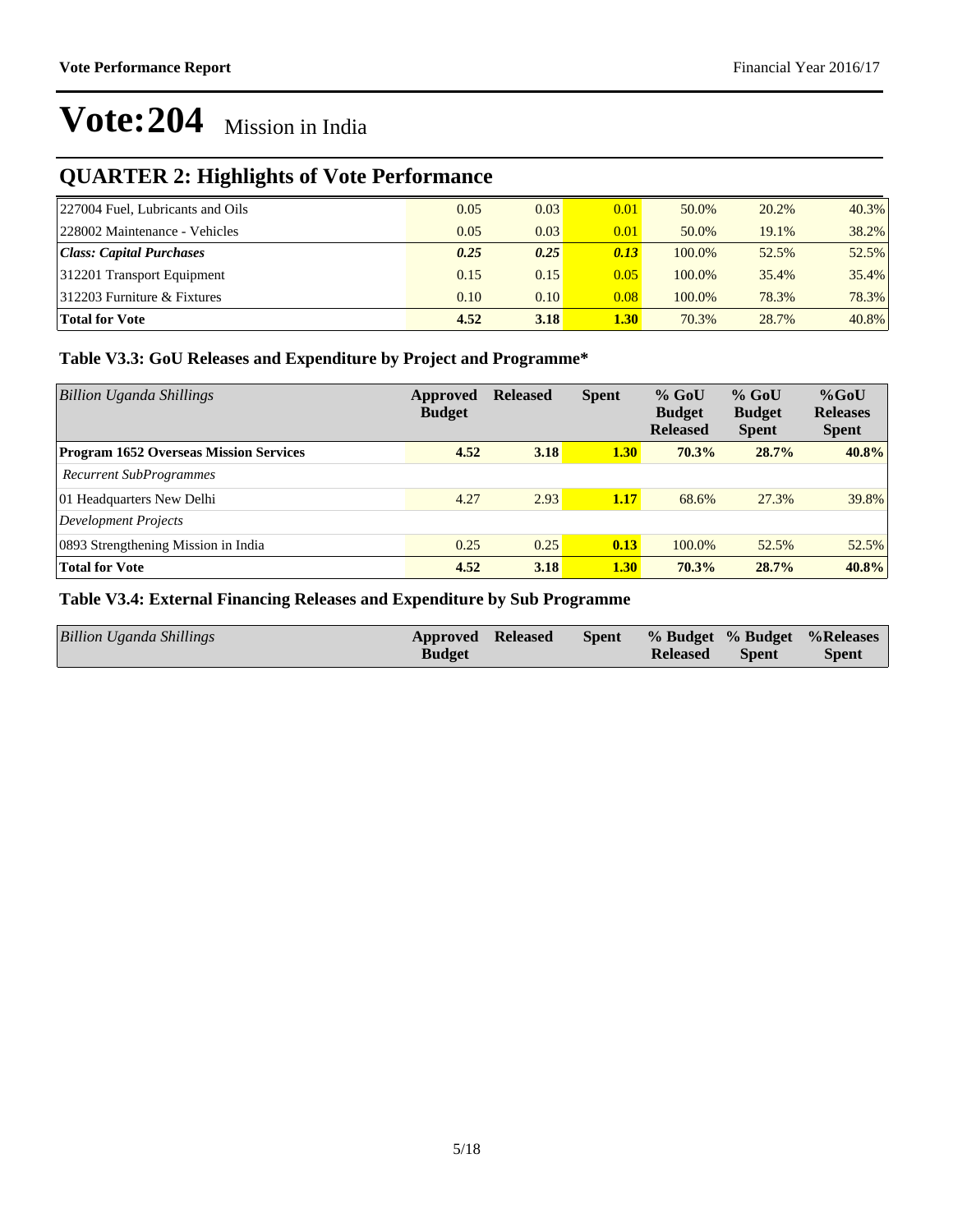### **QUARTER 2: Cumulative Outputs and Expenditure by End of Quarter**

| <b>Annual Planned Outputs</b>                | <b>Cumulative Outputs Achieved by</b><br><b>End of Quarter</b>                                                                                                                                                                                                                                                                                                                                                           | <b>Cumulative Expenditures made by</b><br>the End of the Quarter to<br><b>Deliver Cumulative Outputs</b> | <b>UShs</b><br><i>Thousand</i> |
|----------------------------------------------|--------------------------------------------------------------------------------------------------------------------------------------------------------------------------------------------------------------------------------------------------------------------------------------------------------------------------------------------------------------------------------------------------------------------------|----------------------------------------------------------------------------------------------------------|--------------------------------|
| <b>Program: 52 Overseas Mission Services</b> |                                                                                                                                                                                                                                                                                                                                                                                                                          |                                                                                                          |                                |
| <b>Recurrent Programmes</b>                  |                                                                                                                                                                                                                                                                                                                                                                                                                          |                                                                                                          |                                |
| Subprogram: 01 Headquarters New Delhi        |                                                                                                                                                                                                                                                                                                                                                                                                                          |                                                                                                          |                                |
| <b>Outputs Provided</b>                      |                                                                                                                                                                                                                                                                                                                                                                                                                          |                                                                                                          |                                |
| <b>Output: 01 Cooperation frameworks</b>     |                                                                                                                                                                                                                                                                                                                                                                                                                          |                                                                                                          |                                |
| Attended National Days of countries          | Negotiated the agreement for elimination Item                                                                                                                                                                                                                                                                                                                                                                            |                                                                                                          | <b>Spent</b>                   |
| under accreditation                          | of visa requirements for Ugandan holders 211103 Allowances<br>$\mathcal{C}$ $\mathbb{R}$ $\mathcal{C}$ $\mathcal{C}$ $\mathcal{C}$ $\mathcal{C}$ $\mathcal{C}$ $\mathcal{C}$ $\mathcal{C}$ $\mathcal{C}$ $\mathcal{C}$ $\mathcal{C}$ $\mathcal{C}$ $\mathcal{C}$ $\mathcal{C}$ $\mathcal{C}$ $\mathcal{C}$ $\mathcal{C}$ $\mathcal{C}$ $\mathcal{C}$ $\mathcal{C}$ $\mathcal{C}$ $\mathcal{C}$ $\mathcal{C}$ $\mathcal{$ |                                                                                                          | 331.904                        |

| unuci accicunation                                                 | of visa requirements for egangan honders<br>of Diplomatic and official passports. | 211103 Allowances                                           | 331,904 |
|--------------------------------------------------------------------|-----------------------------------------------------------------------------------|-------------------------------------------------------------|---------|
| Organized 2 annual working visits to                               | working on expanding this to include                                              | 211105 Missions staff salaries                              | 127,315 |
| countries of Accreditation                                         | visa-on- arrivals for ugandan Nationals<br>travelling to India.                   | 213001 Medical expenses (To employees)                      | 14,968  |
| Originated and Coordinated MOUs on                                 | - Participated in the AALCO conference                                            | 221007 Books, Periodicals & Newspapers                      | 449     |
| Prisoner exchange between Uganda and<br>countries of Accreditation | in Lucknow, also attended by Chief<br>Justice Bart Katurebe.                      | 221008 Computer supplies and Information<br>Technology (IT) | 326     |
| Organize working meeting with                                      | - Attended the "All Ladies League", a<br>subsidiary of Women Economic Forum       | 221018 Exchange losses/ gains                               | 76      |
|                                                                    | and sought participation for Uganda                                               | 222001 Telecommunications                                   | 11,445  |
|                                                                    | Women in May 2017 at the Annual<br>Forum in Delhi.                                | 222002 Postage and Courier                                  | 1,816   |
|                                                                    | - Participated in the meeting of the East<br>African Heads of Mission to explore  | 223003 Rent – (Produced Assets) to private<br>entities      | 418,630 |
|                                                                    | ways of implementing Heads of State                                               | 223004 Guard and Security services                          | 16,893  |
|                                                                    | decisions, and discussed the upcoming<br><b>EXIM Bank Conclave.</b>               | 223005 Electricity                                          | 22,093  |
|                                                                    | - Signed condolence books and wrote                                               | 223006 Water                                                | 1,085   |
|                                                                    | messages for departed Heads of State and                                          | 226001 Insurances                                           | 2,030   |
|                                                                    | leaders.<br>- Held meetings with the Uganda                                       | 227001 Travel inland                                        | 10,564  |
|                                                                    | Honorary Consuls in India and Countries<br>of Accreditation.                      | 227002 Travel abroad                                        | 39,990  |

#### *Reasons for Variation in performance*

No national days attended in the countries of accreditation. No study tours held for knowledge sharing through attachments for Ugandan Government Officials for networking.

| 999,584        | <b>Total</b>       |
|----------------|--------------------|
| 127,315        | Wage Recurrent     |
| 872,269        | Non Wage Recurrent |
| $\overline{0}$ | AIA                |

#### **Output: 02 Consulars services**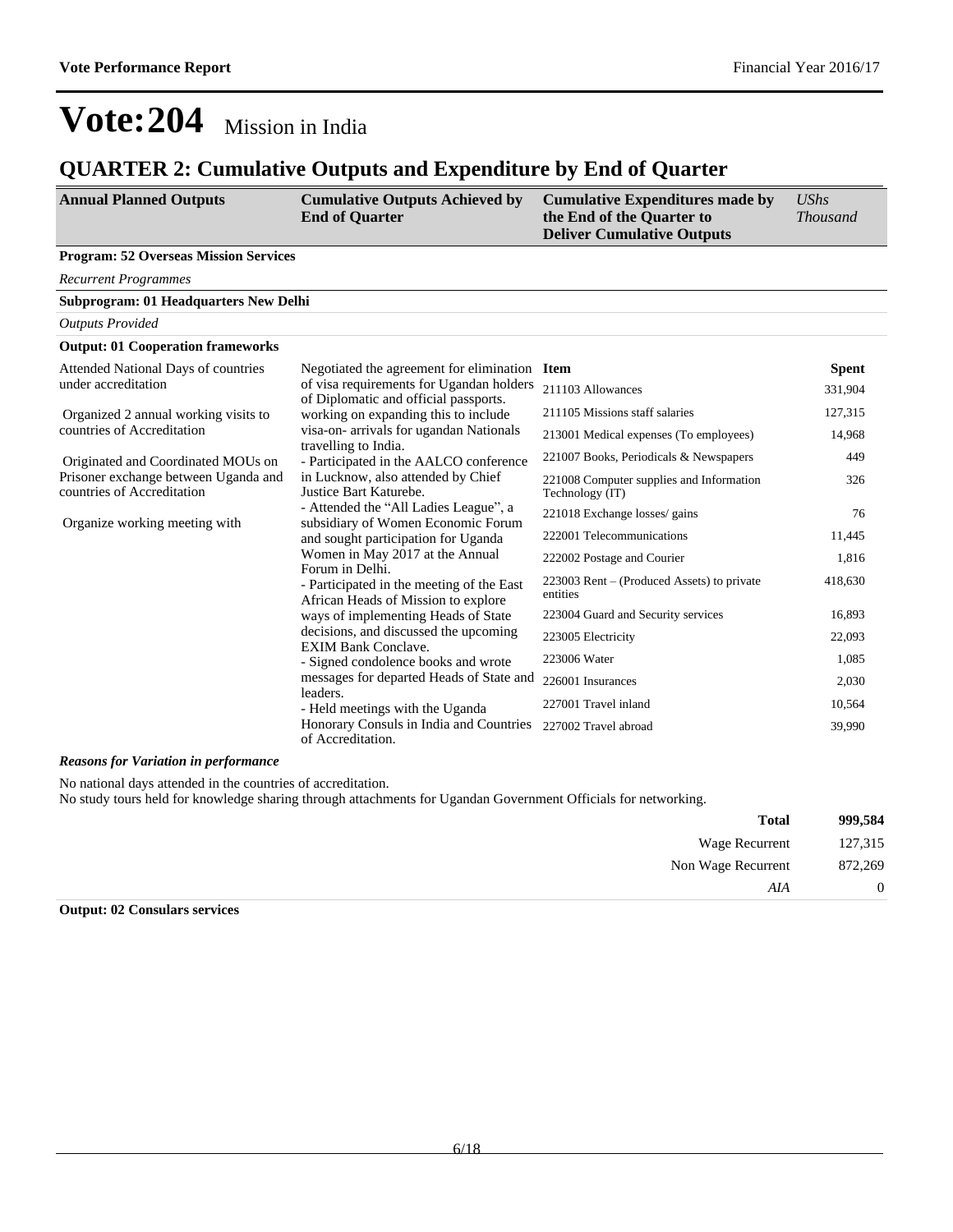### **QUARTER 2: Cumulative Outputs and Expenditure by End of Quarter**

| <b>Annual Planned Outputs</b>                                              | <b>Cumulative Outputs Achieved by</b><br><b>End of Quarter</b>                                                                                                                                                                                                                                                                                                                                                                 | <b>Cumulative Expenditures made by</b><br>the End of the Quarter to<br><b>Deliver Cumulative Outputs</b> | <b>UShs</b><br><b>Thousand</b> |
|----------------------------------------------------------------------------|--------------------------------------------------------------------------------------------------------------------------------------------------------------------------------------------------------------------------------------------------------------------------------------------------------------------------------------------------------------------------------------------------------------------------------|----------------------------------------------------------------------------------------------------------|--------------------------------|
| Mobilized and engaged Ugandans in                                          | Worked with India's Ministry of                                                                                                                                                                                                                                                                                                                                                                                                | <b>Item</b>                                                                                              | <b>Spent</b>                   |
| Diaspora in India and accredited                                           | External Affairs to coordinate the                                                                                                                                                                                                                                                                                                                                                                                             | 211103 Allowances                                                                                        | 62,108                         |
| countries to actively contribute to<br>development in Uganda through the   | repatriation of detained Ugandans from<br>India.                                                                                                                                                                                                                                                                                                                                                                               | 212201 Social Security Contributions                                                                     | 8,614                          |
| available opportunities back home                                          | Issued visas and travel documents worth<br>636,830 rupees (33,819,774 UGX)                                                                                                                                                                                                                                                                                                                                                     | 221009 Welfare and Entertainment                                                                         | 6,147                          |
| Assisted Ugandans with consular<br>matters, issuing them travel documents, | Prepared gratis emergency certificates<br>for stuck Ugandans                                                                                                                                                                                                                                                                                                                                                                   | 221011 Printing, Stationery, Photocopying and<br><b>Binding</b>                                          | 3,264                          |
| provided a                                                                 | Coordinated the official visits of                                                                                                                                                                                                                                                                                                                                                                                             | 223001 Property Expenses                                                                                 | 2,501                          |
|                                                                            | Ugandan Uganda's Chief Justice Hon.<br>Bart Katurebe, Hon. Minister of Energy,                                                                                                                                                                                                                                                                                                                                                 | 227004 Fuel, Lubricants and Oils                                                                         | 10,735                         |
|                                                                            | Hon. Irene Muloni, among others to India                                                                                                                                                                                                                                                                                                                                                                                       | 228002 Maintenance - Vehicles                                                                            | 10,058                         |
|                                                                            | Visited the jailed Ugandan in Nepal and<br>participated in the Nepal Cultural show<br>which was attended by Ugandan<br>performers and literary scholars.<br>Attended graduation ceremony of the<br>Indian Bureau of Students where one<br>Ugandan from Ministry of Agriculture<br>received an award.<br><b>Hosted Law Development Management</b><br>Committee team from Law Development<br>Center, led by Justice Arach Amoko. |                                                                                                          |                                |

*Reasons for Variation in performance*

No variation.

| 103,426          | <b>Total</b>       |  |
|------------------|--------------------|--|
| $\boldsymbol{0}$ | Wage Recurrent     |  |
| 103,426          | Non Wage Recurrent |  |
| $\overline{0}$   | AIA                |  |

**Output: 04 Promotion of trade, tourism, education, and investment**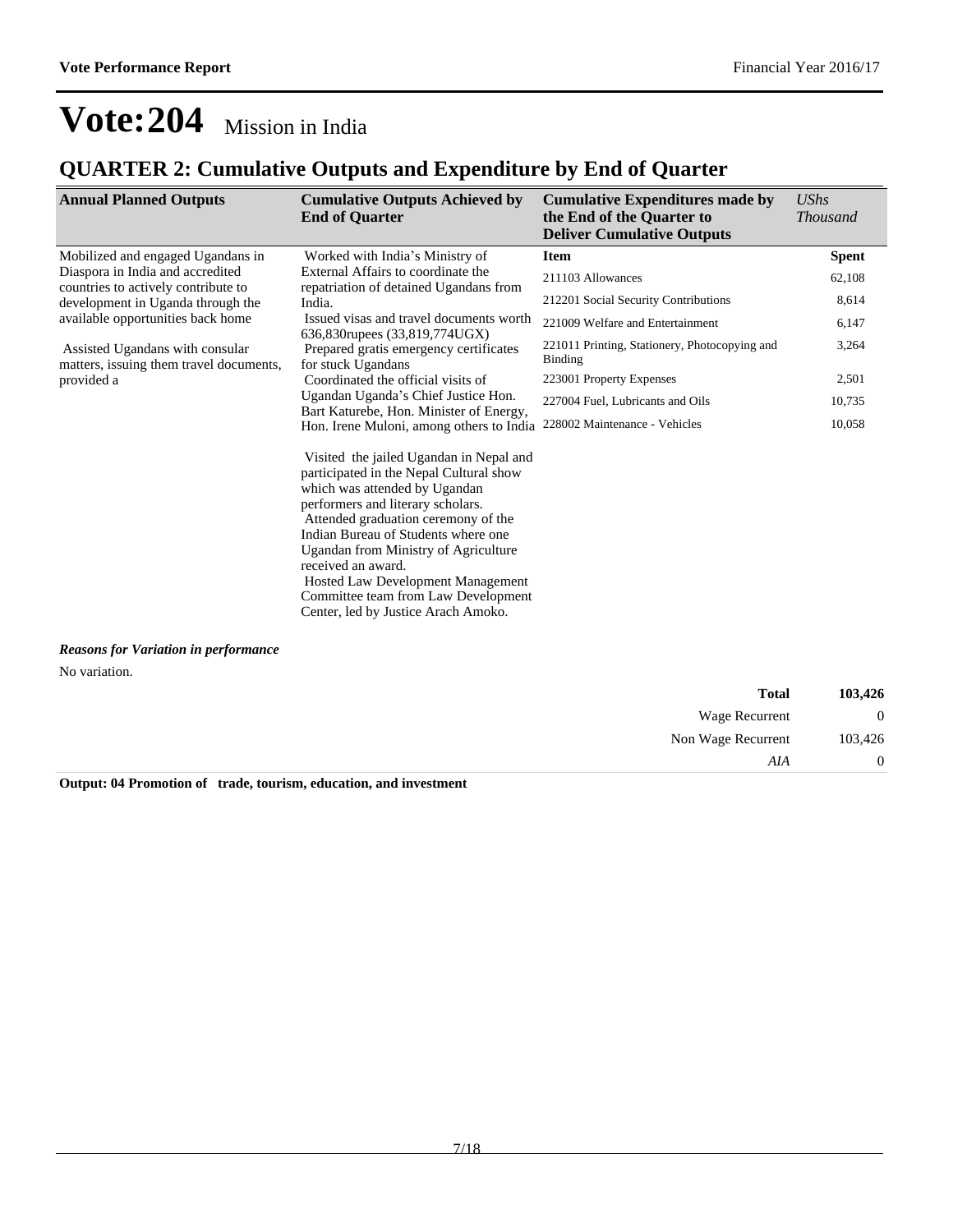### **QUARTER 2: Cumulative Outputs and Expenditure by End of Quarter**

| <b>Annual Planned Outputs</b>                                               | <b>Cumulative Outputs Achieved by</b><br><b>End of Quarter</b>                    | <b>Cumulative Expenditures made by</b><br>the End of the Quarter to<br><b>Deliver Cumulative Outputs</b> | <b>UShs</b><br><b>Thousand</b> |
|-----------------------------------------------------------------------------|-----------------------------------------------------------------------------------|----------------------------------------------------------------------------------------------------------|--------------------------------|
| Initiated, Coordinated and signed relevant                                  | Met with and dialogued with Overseas                                              | <b>Item</b>                                                                                              | <b>Spent</b>                   |
| MOUs or framework agreements with                                           | Infrastructural Alliance company who are                                          | 211103 Allowances                                                                                        | 14,446                         |
| India and countries of accreditation                                        | interested in rural electrification<br>programme.                                 | 213001 Medical expenses (To employees)                                                                   | 230                            |
| Organized 1 tourism promotion fair for                                      | Secured Pulses Importers: The Mission<br>identified and established contacts with | 221001 Advertising and Public Relations                                                                  | 7,752                          |
| tour and travel companies                                                   | pulses importers who were seriously                                               | 221008 Computer supplies and Information<br>Technology (IT)                                              | 1,949                          |
| Increased number of investors and<br>overall FDI of up to US\$400 million f | interested.<br>Participated in the Agricultural                                   | 222001 Telecommunications                                                                                | 3,342                          |
|                                                                             | investment meeting in Chandighar, India                                           | 223005 Electricity                                                                                       | 1,825                          |
|                                                                             | and met with several company directors.                                           | 227001 Travel inland                                                                                     | 5,233                          |
|                                                                             | Negotiated a Memorandum of<br>Understanding (MoU) with the                        | 227002 Travel abroad                                                                                     | 28,172                         |
|                                                                             | government of India for the promotion of                                          |                                                                                                          |                                |
|                                                                             | pulses production and export.<br>Reached out to AMD packaging                     |                                                                                                          |                                |
|                                                                             | company: Mission visited and met with                                             |                                                                                                          |                                |
|                                                                             | the management of AMD packaging                                                   |                                                                                                          |                                |
|                                                                             | company in Rajasthan, India and toured<br>the factory and production line of the  |                                                                                                          |                                |
|                                                                             | company.                                                                          |                                                                                                          |                                |
|                                                                             | Followed-up on stalled information for<br>water transport investor                |                                                                                                          |                                |
|                                                                             | Secured airline company, through                                                  |                                                                                                          |                                |
|                                                                             | Ministry of External Affairs of India, for                                        |                                                                                                          |                                |
|                                                                             | flights between India and Entebbe.<br>Participated in and made a presentation     |                                                                                                          |                                |
|                                                                             | on status of Uganda cotton and textile                                            |                                                                                                          |                                |
|                                                                             | industry to the Mumbai-based Textile                                              |                                                                                                          |                                |
|                                                                             | Machinery Exhibition<br>Met Chalo Tours and interested them to                    |                                                                                                          |                                |
|                                                                             | send tourists to Uganda.Met                                                       |                                                                                                          |                                |
|                                                                             | Teleradiology team based in Bangalore                                             |                                                                                                          |                                |
|                                                                             | and encouraged them to go to Uganda for                                           |                                                                                                          |                                |
|                                                                             | further collaboration.<br>Met with Times of India and discussed                   |                                                                                                          |                                |
|                                                                             | possibilitiy of promoting Uganda through                                          |                                                                                                          |                                |
|                                                                             | their media; Reached out and visited the                                          |                                                                                                          |                                |
|                                                                             | factory and production lines of Bajaj<br>processpack company, a subsidiary of     |                                                                                                          |                                |
|                                                                             | Bajaj company, in Noida, India ;?                                                 |                                                                                                          |                                |
|                                                                             | Paticipated in AGROTECH and                                                       |                                                                                                          |                                |
|                                                                             | identified appropriate technology for<br>Uganda;- Secured an Indian investor who  |                                                                                                          |                                |
|                                                                             | is currently building a hospital in Bukoto,                                       |                                                                                                          |                                |
|                                                                             | Kampala.; Discussing with Medanta and                                             |                                                                                                          |                                |
|                                                                             | Apollo hospitals and other Super<br>specialty facilities in India on expanding    |                                                                                                          |                                |
|                                                                             | collaboration with Uganda's Ministry of                                           |                                                                                                          |                                |
|                                                                             | Health in the training and skilling of                                            |                                                                                                          |                                |
|                                                                             | Ugandan doctors to manage medical                                                 |                                                                                                          |                                |
|                                                                             | cases that require specialized attention in<br>Uganda.                            |                                                                                                          |                                |
|                                                                             | Attended Advantage Healthcare Summit                                              |                                                                                                          |                                |
|                                                                             | in Noida                                                                          |                                                                                                          |                                |

*Reasons for Variation in performance*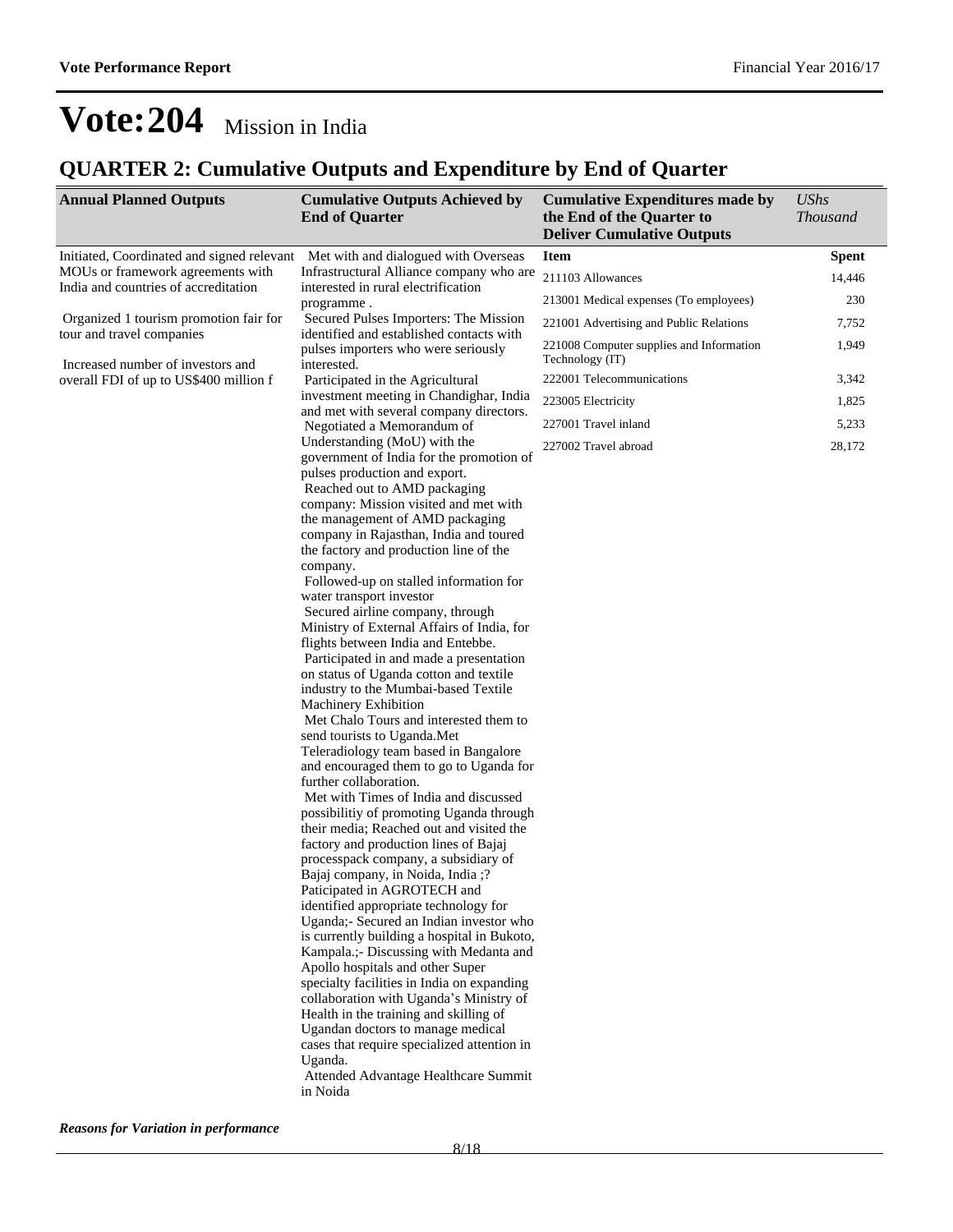### **QUARTER 2: Cumulative Outputs and Expenditure by End of Quarter**

| <b>Annual Planned Outputs</b>                                                                                                       | <b>Cumulative Outputs Achieved by</b><br><b>End of Quarter</b>                                                                                                                                   | <b>Cumulative Expenditures made by</b><br>the End of the Quarter to<br><b>Deliver Cumulative Outputs</b> | <b>UShs</b><br><b>Thousand</b> |
|-------------------------------------------------------------------------------------------------------------------------------------|--------------------------------------------------------------------------------------------------------------------------------------------------------------------------------------------------|----------------------------------------------------------------------------------------------------------|--------------------------------|
| No importation into India for promotion purposes was carried out.<br>mobilization of resources for Uhuru power Dam still under way. |                                                                                                                                                                                                  |                                                                                                          |                                |
|                                                                                                                                     |                                                                                                                                                                                                  | <b>Total</b>                                                                                             | 62,949                         |
|                                                                                                                                     |                                                                                                                                                                                                  | Wage Recurrent                                                                                           | $\theta$                       |
|                                                                                                                                     |                                                                                                                                                                                                  | Non Wage Recurrent                                                                                       | 62,949                         |
|                                                                                                                                     |                                                                                                                                                                                                  | AIA                                                                                                      | $\mathbf{0}$                   |
|                                                                                                                                     |                                                                                                                                                                                                  | <b>Total For SubProgramme</b>                                                                            | 1,165,959                      |
|                                                                                                                                     |                                                                                                                                                                                                  | Wage Recurrent                                                                                           | 127,315                        |
|                                                                                                                                     |                                                                                                                                                                                                  | Non Wage Recurrent                                                                                       | 1,038,644                      |
|                                                                                                                                     |                                                                                                                                                                                                  | AIA                                                                                                      | $\mathbf{0}$                   |
| <b>Development Projects</b>                                                                                                         |                                                                                                                                                                                                  |                                                                                                          |                                |
| Project: 0893 Strengthening Mission in India                                                                                        |                                                                                                                                                                                                  |                                                                                                          |                                |
| <b>Capital Purchases</b>                                                                                                            |                                                                                                                                                                                                  |                                                                                                          |                                |
|                                                                                                                                     | <b>Output: 75 Purchase of Motor Vehicles and Other Transport Equipment</b>                                                                                                                       |                                                                                                          |                                |
| Vehicle purchased                                                                                                                   | Commenced the process for procurement Item                                                                                                                                                       |                                                                                                          | <b>Spent</b>                   |
|                                                                                                                                     | of office vehicle for the Mission in<br>accordance to the procurement<br>procedures.                                                                                                             | 312201 Transport Equipment                                                                               | 53,087                         |
| <b>Reasons for Variation in performance</b>                                                                                         |                                                                                                                                                                                                  |                                                                                                          |                                |
| Awaiting quotations from the suppliers.                                                                                             |                                                                                                                                                                                                  |                                                                                                          |                                |
|                                                                                                                                     |                                                                                                                                                                                                  | <b>Total</b>                                                                                             | 53,087                         |
|                                                                                                                                     |                                                                                                                                                                                                  | GoU Development                                                                                          | 53,087                         |
|                                                                                                                                     |                                                                                                                                                                                                  | <b>External Financing</b>                                                                                | $\boldsymbol{0}$               |
|                                                                                                                                     |                                                                                                                                                                                                  | <b>AIA</b>                                                                                               | $\boldsymbol{0}$               |
| <b>Output: 78 Purchase of Furniture and fictures</b>                                                                                |                                                                                                                                                                                                  |                                                                                                          |                                |
| Furniture and fittings purchased                                                                                                    | Purchased furniture for official residence, Item<br>chancery and residence of officers.<br>Commenced the process for relocation of<br>chancery from Anand Niketan to Vasant<br>Vihar, New Delhi. | 312203 Furniture & Fixtures                                                                              | <b>Spent</b><br>78,263         |
| <b>Reasons for Variation in performance</b>                                                                                         |                                                                                                                                                                                                  |                                                                                                          |                                |
| Procurement to be done after relocation to the new chancery has been done.                                                          |                                                                                                                                                                                                  |                                                                                                          |                                |
|                                                                                                                                     |                                                                                                                                                                                                  | <b>Total</b>                                                                                             | 78,263                         |
|                                                                                                                                     |                                                                                                                                                                                                  | GoU Development                                                                                          | 78,263                         |
|                                                                                                                                     |                                                                                                                                                                                                  | <b>External Financing</b>                                                                                | $\boldsymbol{0}$               |
|                                                                                                                                     |                                                                                                                                                                                                  | AIA                                                                                                      | $\boldsymbol{0}$               |
|                                                                                                                                     |                                                                                                                                                                                                  | <b>Total For SubProgramme</b>                                                                            | 131,350                        |
|                                                                                                                                     |                                                                                                                                                                                                  | GoU Development                                                                                          | 131,350                        |
|                                                                                                                                     |                                                                                                                                                                                                  | <b>External Financing</b>                                                                                | $\boldsymbol{0}$               |
|                                                                                                                                     |                                                                                                                                                                                                  | AIA                                                                                                      | $\boldsymbol{0}$               |
|                                                                                                                                     |                                                                                                                                                                                                  | <b>GRAND TOTAL</b>                                                                                       | 1,297,309                      |
|                                                                                                                                     | 9/18                                                                                                                                                                                             | Wage Recurrent                                                                                           | 127,315                        |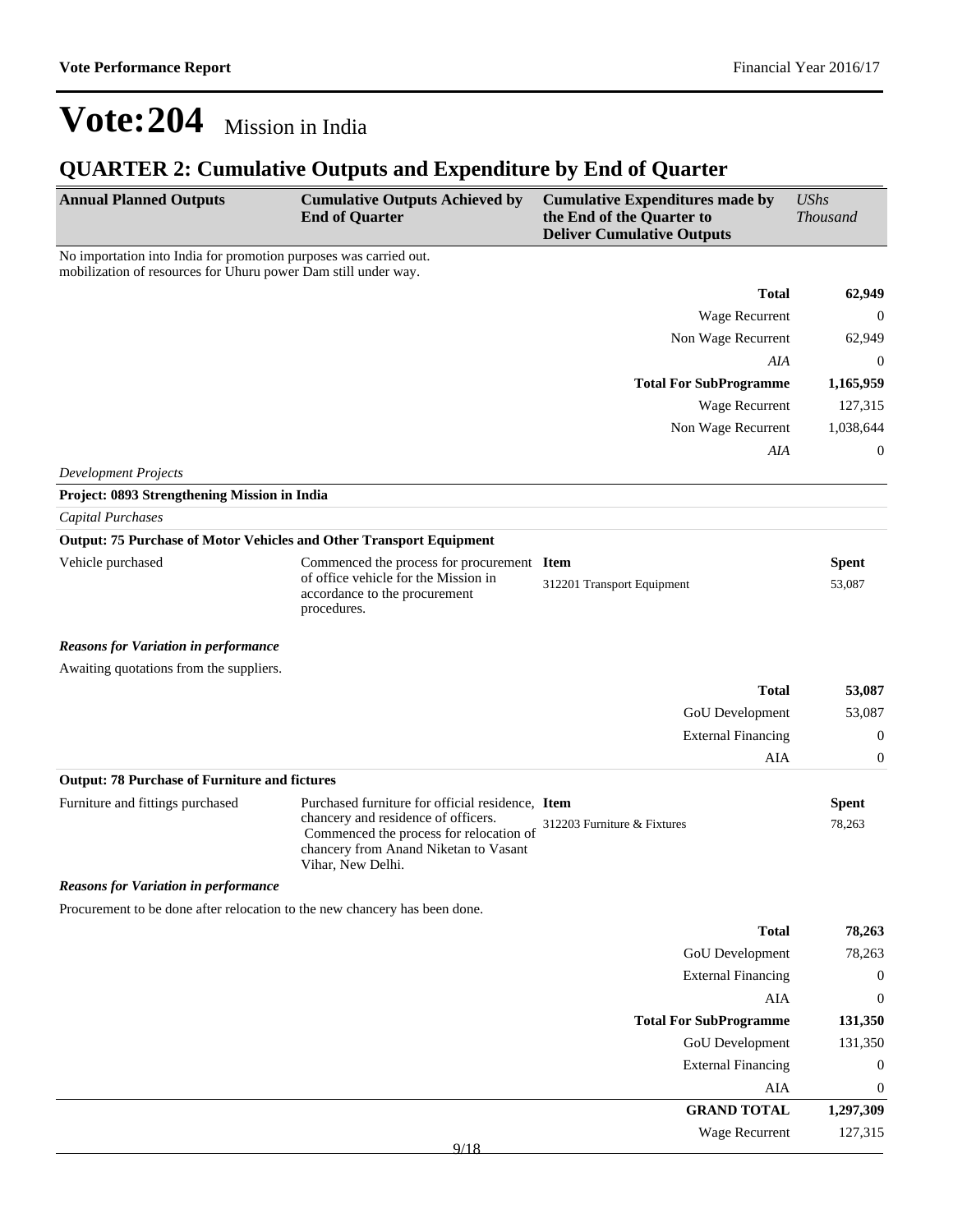| Non Wage Recurrent        |
|---------------------------|
| GoU Development           |
| <b>External Financing</b> |
| AIA                       |
|                           |

### **QUARTER 2: Cumulative Outputs and Expenditure by End of Quarter**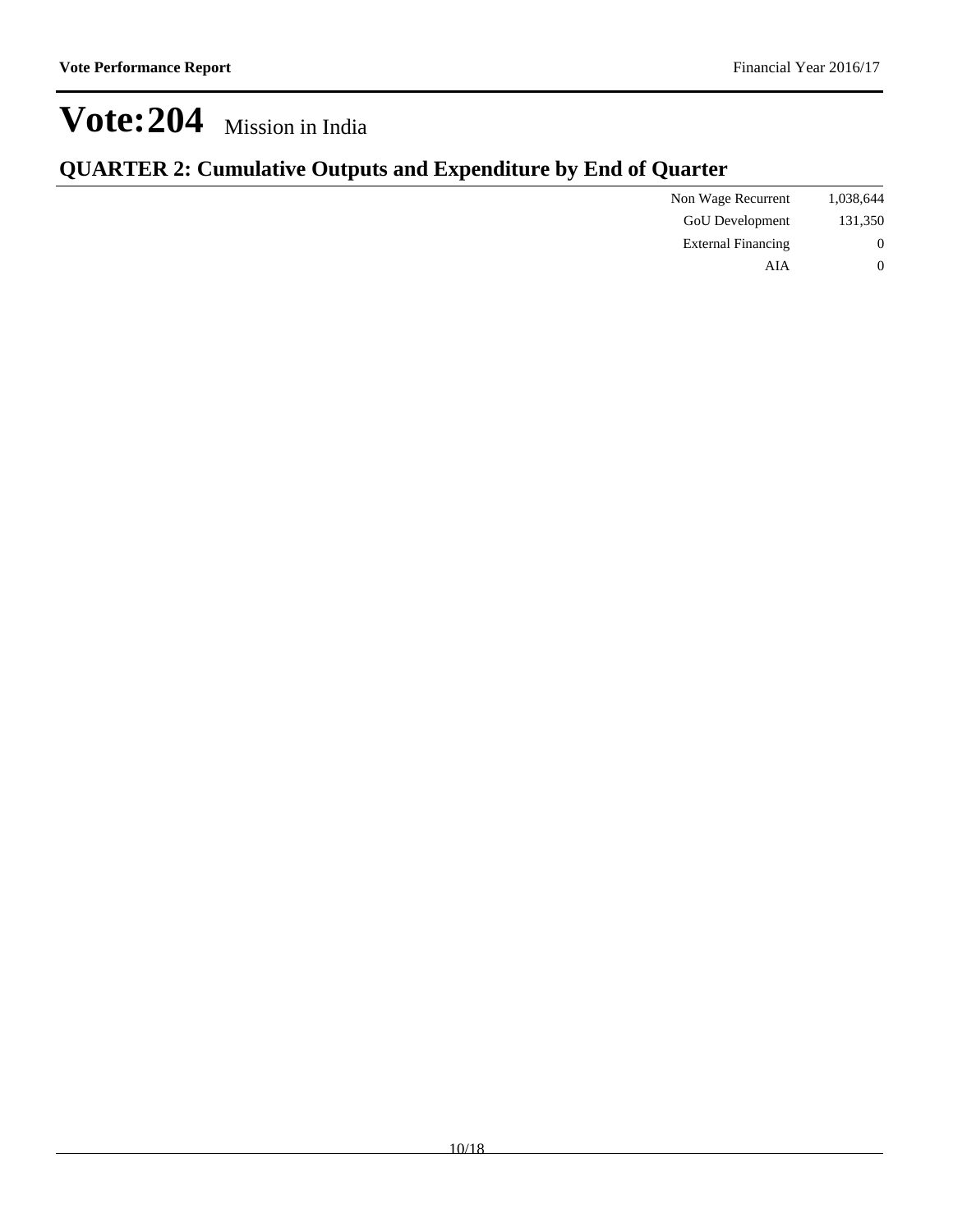### **QUARTER 2: Outputs and Expenditure in Quarter**

| <b>Outputs Planned in Quarter</b>                                                  | <b>Actual Outputs Achieved in</b><br><b>Quarter</b>                                                                                                                                      | <b>Expenditures incurred in the</b><br><b>Quarter to deliver outputs</b> | <b>UShs</b><br><b>Thousand</b> |
|------------------------------------------------------------------------------------|------------------------------------------------------------------------------------------------------------------------------------------------------------------------------------------|--------------------------------------------------------------------------|--------------------------------|
| <b>Program: 52 Overseas Mission Services</b>                                       |                                                                                                                                                                                          |                                                                          |                                |
| <b>Recurrent Programmes</b>                                                        |                                                                                                                                                                                          |                                                                          |                                |
| <b>Subprogram: 01 Headquarters New Delhi</b>                                       |                                                                                                                                                                                          |                                                                          |                                |
| <b>Outputs Provided</b>                                                            |                                                                                                                                                                                          |                                                                          |                                |
| <b>Output: 01 Cooperation frameworks</b>                                           |                                                                                                                                                                                          |                                                                          |                                |
| Attended National Days of countries under Negotiated the agreement for elimination |                                                                                                                                                                                          | <b>Item</b>                                                              | <b>Spent</b>                   |
| accreditation                                                                      | of visa requirements for Ugandan holders<br>of Diplomatic and official passports.                                                                                                        | 211103 Allowances                                                        | 331,904                        |
| Organized 2 annual working visits to                                               | working on expanding this to include visa-                                                                                                                                               | 211105 Missions staff salaries                                           | 127,315                        |
| countries of Accreditation                                                         | on- arrivals for ugandan Nationals                                                                                                                                                       | 213001 Medical expenses (To employees)                                   | 14,968                         |
| Originated and Coordinated MOUs on                                                 | travelling to India.<br>- Participated in the AALCO conference in                                                                                                                        | 221007 Books, Periodicals & Newspapers                                   | 449                            |
| Prisoner exchange between Uganda and<br>countries of Accreditation                 | Lucknow, also attended by Chief Justice<br>Bart Katurebe.                                                                                                                                | 221008 Computer supplies and Information<br>Technology (IT)              | 326                            |
| Organize working meeting with                                                      | - Attended the "All Ladies League", a<br>subsidiary of Women Economic Forum                                                                                                              | 221018 Exchange losses/ gains                                            | 76                             |
|                                                                                    | and sought participation for Uganda                                                                                                                                                      | 222001 Telecommunications                                                | 11,445                         |
|                                                                                    | Women in May 2017 at the Annual Forum<br>in Delhi.<br>- Participated in the meeting of the East<br>African Heads of Mission to explore ways<br>of implementing Heads of State decisions, | 222002 Postage and Courier                                               | 1,816                          |
|                                                                                    |                                                                                                                                                                                          | 223003 Rent – (Produced Assets) to private<br>entities                   | 418,630                        |
|                                                                                    |                                                                                                                                                                                          | 223004 Guard and Security services                                       | 16,893                         |
|                                                                                    | and discussed the upcoming EXIM Bank                                                                                                                                                     | 223005 Electricity                                                       | 22,093                         |
|                                                                                    | Conclave.<br>- Signed condolence books and wrote<br>messages for departed Heads of State and<br>leaders.                                                                                 | 223006 Water                                                             | 1,085                          |
|                                                                                    |                                                                                                                                                                                          | 226001 Insurances                                                        | 2,030                          |
|                                                                                    |                                                                                                                                                                                          | 227001 Travel inland                                                     | 10,564                         |
|                                                                                    |                                                                                                                                                                                          | 227002 Travel abroad                                                     | 39,990                         |

#### *Reasons for Variation in performance*

No national days attended in the countries of accreditation. No study tours held for knowledge sharing through attachments for Ugandan Government Officials for networking.

| 999,584        | <b>Total</b>       |
|----------------|--------------------|
| 127,315        | Wage Recurrent     |
| 872,269        | Non Wage Recurrent |
| $\overline{0}$ | AIA                |
|                |                    |

**Output: 02 Consulars services**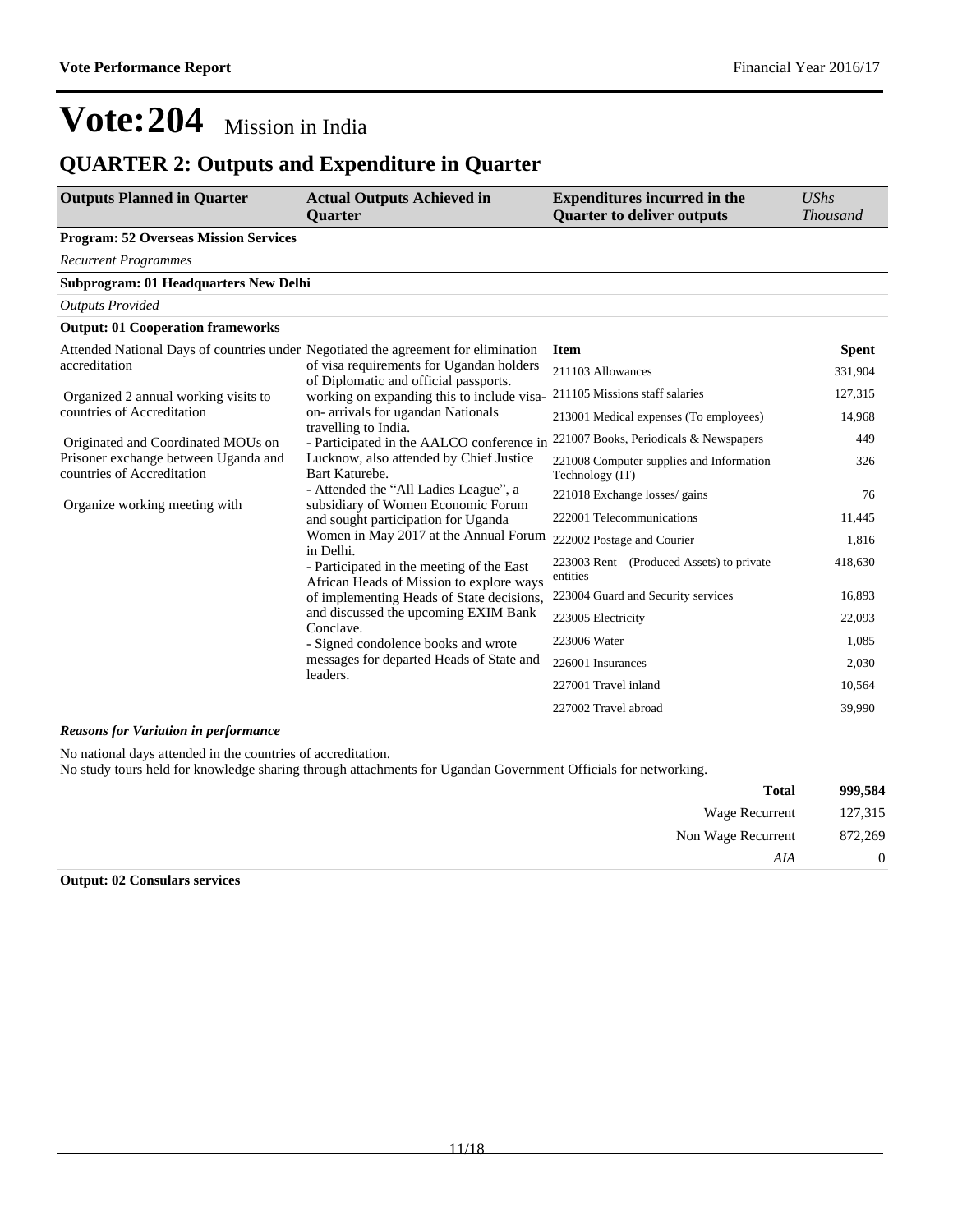## **QUARTER 2: Outputs and Expenditure in Quarter**

| <b>Outputs Planned in Quarter</b>          | <b>Actual Outputs Achieved in</b>             | <b>Expenditures incurred in the</b>                      | UShs            |
|--------------------------------------------|-----------------------------------------------|----------------------------------------------------------|-----------------|
|                                            | <b>Ouarter</b>                                | <b>Ouarter to deliver outputs</b>                        | <b>Thousand</b> |
| Mobilized and engaged Ugandans in          | Worked with India's Ministry of External Item |                                                          | <b>Spent</b>    |
| Diaspora in India and accredited countries | Affairs to coordinate the repatriation of     | 211103 Allowances                                        | 62,108          |
| to actively contribute to development in   | detained Ugandans from India.                 |                                                          |                 |
| Uganda through the available               | Issued visas and travel documents worth       | 212201 Social Security Contributions                     | 8,614           |
| opportunities back home                    | 636,830 rupees (33,819,774 UGX)               | 221009 Welfare and Entertainment                         | 6,147           |
|                                            | Prepared gratis emergency certificates for    |                                                          |                 |
| Assisted Ugandans with consular matters,   | stuck Ugandans                                | 221011 Printing, Stationery, Photocopying and<br>Binding | 3,264           |
| issuing them travel documents, provided a  | Coordinated the official visits of Ugandan    |                                                          |                 |
|                                            | Uganda's Chief Justice Hon. Bart              | 223001 Property Expenses                                 | 2,501           |
|                                            | Katurebe, Hon. Minister of Energy, Hon.       | 227004 Fuel, Lubricants and Oils                         | 10,735          |
|                                            | Irene Muloni, among others to India           | 228002 Maintenance - Vehicles                            | 10,058          |
|                                            | Visited the jailed Ugandan in Nepal and       |                                                          |                 |
|                                            | participated in the Nepal Cultural show       |                                                          |                 |
|                                            | which was attended by Ugandan                 |                                                          |                 |
|                                            | performers and literary scholars.             |                                                          |                 |
|                                            | Attended graduation ceremony of the           |                                                          |                 |
|                                            | Indian Bureau of Students where one           |                                                          |                 |
|                                            | Ugandan from Ministry of Agriculture          |                                                          |                 |
|                                            | received an award.                            |                                                          |                 |
|                                            | <b>Hosted Law Development Management</b>      |                                                          |                 |
|                                            | Committee team from Law Development           |                                                          |                 |
|                                            | Center, led by Justice Arach Amoko.           |                                                          |                 |

*Reasons for Variation in performance*

No variation.

| 103,426 | <b>Total</b>       |
|---------|--------------------|
| ∪       | Wage Recurrent     |
| 103,426 | Non Wage Recurrent |
|         | AIA                |

**Output: 04 Promotion of trade, tourism, education, and investment**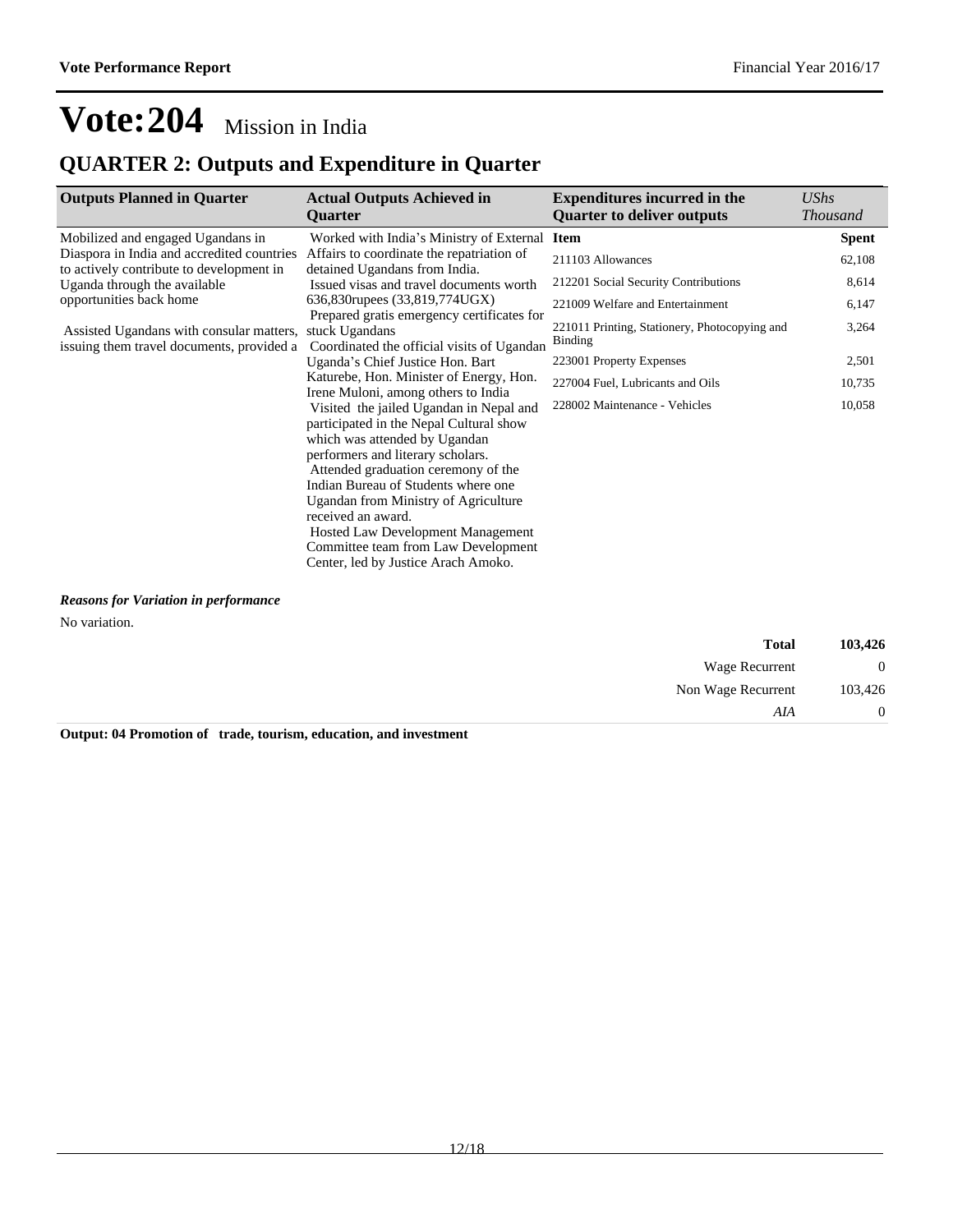### **QUARTER 2: Outputs and Expenditure in Quarter**

| <b>Outputs Planned in Quarter</b>                                                  | <b>Actual Outputs Achieved in</b><br>Quarter                                    | <b>Expenditures incurred in the</b><br><b>Quarter to deliver outputs</b> | <b>UShs</b><br><b>Thousand</b> |
|------------------------------------------------------------------------------------|---------------------------------------------------------------------------------|--------------------------------------------------------------------------|--------------------------------|
| Initiated, Coordinated and signed relevant                                         | Met with and dialogued with Overseas                                            | <b>Item</b>                                                              | <b>Spent</b>                   |
| MOUs or framework agreements with<br>India and countries of accreditation          | Infrastructural Alliance company who are<br>interested in rural electrification | 211103 Allowances                                                        | 14,446                         |
|                                                                                    | programme.                                                                      | 213001 Medical expenses (To employees)                                   | 230                            |
| Organized 1 tourism promotion fair for                                             | Secured Pulses Importers: The Mission                                           | 221001 Advertising and Public Relations                                  | 7,752                          |
| tour and travel companies<br>Increased number of investors and overall interested. | identified and established contacts with<br>pulses importers who were seriously | 221008 Computer supplies and Information<br>Technology (IT)              | 1,949                          |
| FDI of up to US\$400 million f                                                     | Participated in the Agricultural                                                | 222001 Telecommunications                                                | 3,342                          |
|                                                                                    | investment meeting in Chandighar, India                                         | 223005 Electricity                                                       | 1,825                          |
|                                                                                    | and met with several company directors.<br>Negotiated a Memorandum of           | 227001 Travel inland                                                     | 5,233                          |
|                                                                                    | Understanding (MoU) with the                                                    | 227002 Travel abroad                                                     | 28,172                         |
|                                                                                    | government of India for the promotion of                                        |                                                                          |                                |
|                                                                                    | pulses production and export.<br>Reached out to AMD packaging                   |                                                                          |                                |
|                                                                                    | company: Mission visited and met with                                           |                                                                          |                                |
|                                                                                    | the management of AMD packaging                                                 |                                                                          |                                |
|                                                                                    | company in Rajasthan, India and toured                                          |                                                                          |                                |
|                                                                                    | the factory and production line of the<br>company.                              |                                                                          |                                |
|                                                                                    | Followed-up on stalled information for                                          |                                                                          |                                |
|                                                                                    | water transport investor                                                        |                                                                          |                                |
|                                                                                    | Secured airline company, through                                                |                                                                          |                                |
|                                                                                    | Ministry of External Affairs of India, for                                      |                                                                          |                                |
|                                                                                    | flights between India and Entebbe.<br>Participated in and made a presentation   |                                                                          |                                |
|                                                                                    | on status of Uganda cotton and textile                                          |                                                                          |                                |
|                                                                                    | industry to the Mumbai-based Textile                                            |                                                                          |                                |
|                                                                                    | Machinery Exhibition                                                            |                                                                          |                                |
|                                                                                    | Met Chalo Tours and interested them to                                          |                                                                          |                                |
|                                                                                    | send tourists to Uganda. Met Teleradiology                                      |                                                                          |                                |
|                                                                                    | team based in Bangalore and encouraged                                          |                                                                          |                                |
|                                                                                    | them to go to Uganda for further<br>collaboration.                              |                                                                          |                                |
|                                                                                    | Met with Times of India and discussed                                           |                                                                          |                                |
|                                                                                    | possibilitiy of promoting Uganda through                                        |                                                                          |                                |
|                                                                                    | their media; Reached out and visited the                                        |                                                                          |                                |
|                                                                                    | factory and production lines of Bajaj                                           |                                                                          |                                |
|                                                                                    | processpack company, a subsidiary of                                            |                                                                          |                                |
|                                                                                    | Bajaj company, in Noida, India ;?<br>Paticipated in AGROTECH and identified     |                                                                          |                                |
|                                                                                    | appropriate technology for Uganda;-                                             |                                                                          |                                |
|                                                                                    | Secured an Indian investor who is                                               |                                                                          |                                |
|                                                                                    | currently building a hospital in Bukoto,                                        |                                                                          |                                |
|                                                                                    | Kampala.;- Discussing with Medanta and                                          |                                                                          |                                |
|                                                                                    | Apollo hospitals and other Super specialty                                      |                                                                          |                                |
|                                                                                    | facilities in India on expanding<br>collaboration with Uganda's Ministry of     |                                                                          |                                |
|                                                                                    | Health in the training and skilling of                                          |                                                                          |                                |
|                                                                                    | Ugandan doctors to manage medical cases                                         |                                                                          |                                |
|                                                                                    | that require specialized attention in                                           |                                                                          |                                |
|                                                                                    | Uganda.                                                                         |                                                                          |                                |
|                                                                                    | Attended Advantage Healthcare Summit<br>in Noida                                |                                                                          |                                |

*Reasons for Variation in performance*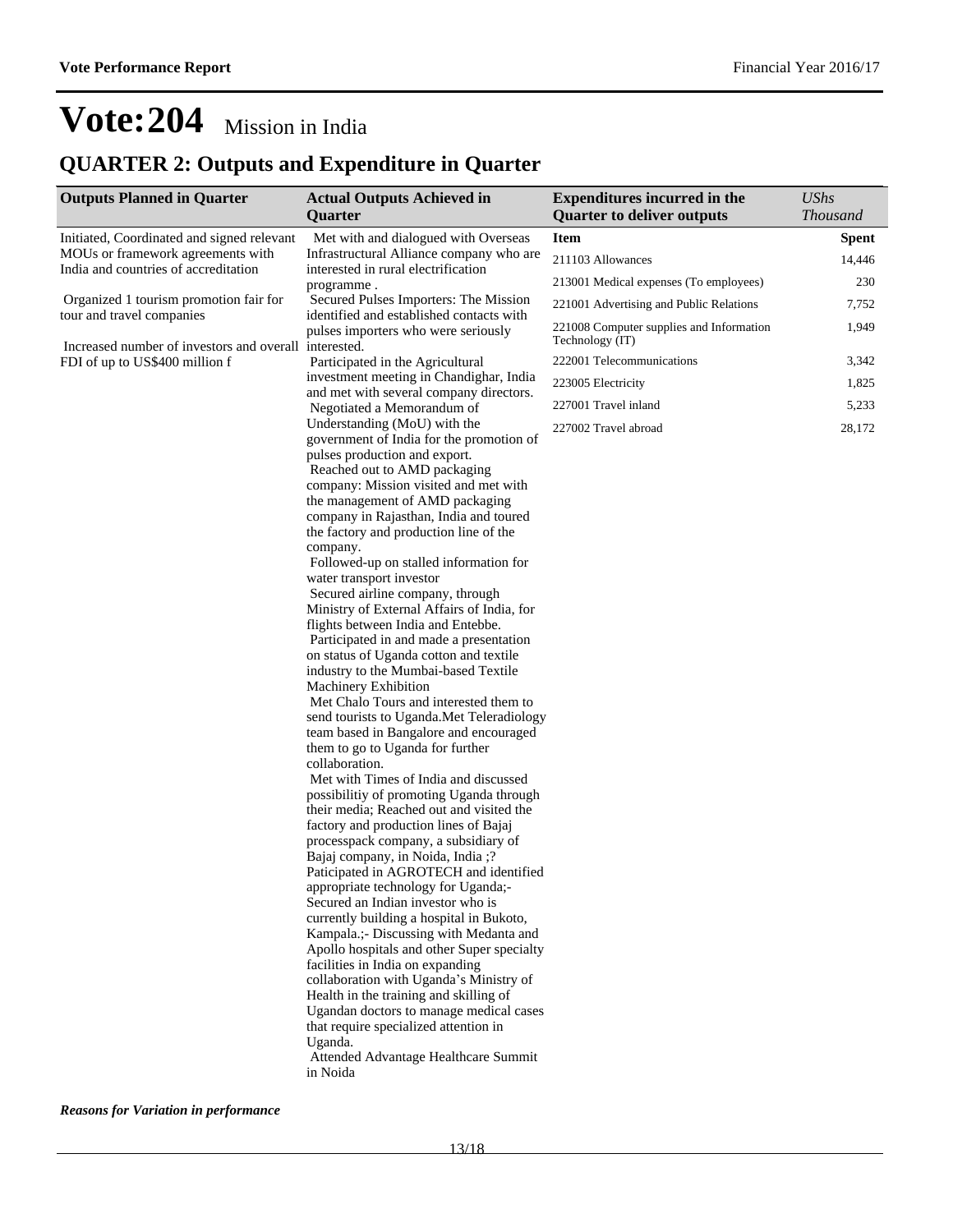### **QUARTER 2: Outputs and Expenditure in Quarter**

| <b>Outputs Planned in Quarter</b>                                                                                                   | <b>Actual Outputs Achieved in</b><br>Quarter                                                                                                                                                     | <b>Expenditures incurred in the</b><br><b>Quarter to deliver outputs</b> | <b>UShs</b><br><b>Thousand</b> |
|-------------------------------------------------------------------------------------------------------------------------------------|--------------------------------------------------------------------------------------------------------------------------------------------------------------------------------------------------|--------------------------------------------------------------------------|--------------------------------|
| No importation into India for promotion purposes was carried out.<br>mobilization of resources for Uhuru power Dam still under way. |                                                                                                                                                                                                  |                                                                          |                                |
|                                                                                                                                     |                                                                                                                                                                                                  | <b>Total</b>                                                             | 62,949                         |
|                                                                                                                                     |                                                                                                                                                                                                  | Wage Recurrent                                                           | $\mathbf 0$                    |
|                                                                                                                                     |                                                                                                                                                                                                  | Non Wage Recurrent                                                       | 62,949                         |
|                                                                                                                                     |                                                                                                                                                                                                  | AIA                                                                      | $\mathbf 0$                    |
|                                                                                                                                     |                                                                                                                                                                                                  | <b>Total For SubProgramme</b>                                            | 1,165,959                      |
|                                                                                                                                     |                                                                                                                                                                                                  | Wage Recurrent                                                           | 127,315                        |
|                                                                                                                                     |                                                                                                                                                                                                  | Non Wage Recurrent                                                       | 1,038,644                      |
|                                                                                                                                     |                                                                                                                                                                                                  | AIA                                                                      | $\mathbf{0}$                   |
| <b>Development Projects</b>                                                                                                         |                                                                                                                                                                                                  |                                                                          |                                |
| Project: 0893 Strengthening Mission in India                                                                                        |                                                                                                                                                                                                  |                                                                          |                                |
| <b>Capital Purchases</b>                                                                                                            |                                                                                                                                                                                                  |                                                                          |                                |
| Output: 75 Purchase of Motor Vehicles and Other Transport Equipment                                                                 |                                                                                                                                                                                                  |                                                                          |                                |
| Vehicle purchased                                                                                                                   | Commenced the process for procurement Item<br>of office vehicle for the Mission in<br>accordance to the procurement procedures.                                                                  | 312201 Transport Equipment                                               | <b>Spent</b><br>53,087         |
| <b>Reasons for Variation in performance</b>                                                                                         |                                                                                                                                                                                                  |                                                                          |                                |
| Awaiting quotations from the suppliers.                                                                                             |                                                                                                                                                                                                  |                                                                          |                                |
|                                                                                                                                     |                                                                                                                                                                                                  | <b>Total</b>                                                             | 53,087                         |
|                                                                                                                                     |                                                                                                                                                                                                  | GoU Development                                                          | 53,087                         |
|                                                                                                                                     |                                                                                                                                                                                                  | <b>External Financing</b>                                                | $\mathbf 0$                    |
|                                                                                                                                     |                                                                                                                                                                                                  | AIA                                                                      | $\mathbf{0}$                   |
| <b>Output: 78 Purchase of Furniture and fictures</b>                                                                                |                                                                                                                                                                                                  |                                                                          |                                |
| Furniture and fittings purchased                                                                                                    | Purchased furniture for official residence, Item<br>chancery and residence of officers.<br>Commenced the process for relocation of<br>chancery from Anand Niketan to Vasant<br>Vihar, New Delhi. | 312203 Furniture & Fixtures                                              | <b>Spent</b><br>78,263         |
| <b>Reasons for Variation in performance</b>                                                                                         |                                                                                                                                                                                                  |                                                                          |                                |
| Procurement to be done after relocation to the new chancery has been done.                                                          |                                                                                                                                                                                                  |                                                                          |                                |
|                                                                                                                                     |                                                                                                                                                                                                  | <b>Total</b>                                                             | 78,263                         |
|                                                                                                                                     |                                                                                                                                                                                                  | GoU Development                                                          | 78,263                         |
|                                                                                                                                     |                                                                                                                                                                                                  | <b>External Financing</b>                                                | $\boldsymbol{0}$               |
|                                                                                                                                     |                                                                                                                                                                                                  | ${\rm AIA}$                                                              | $\boldsymbol{0}$               |
|                                                                                                                                     |                                                                                                                                                                                                  | <b>Total For SubProgramme</b>                                            | 131,350                        |
|                                                                                                                                     |                                                                                                                                                                                                  | GoU Development                                                          | 131,350                        |
|                                                                                                                                     |                                                                                                                                                                                                  | <b>External Financing</b>                                                | $\mathbf 0$                    |
|                                                                                                                                     |                                                                                                                                                                                                  | ${\rm AIA}$                                                              | $\boldsymbol{0}$               |
|                                                                                                                                     |                                                                                                                                                                                                  | <b>GRAND TOTAL</b>                                                       | 1,297,309                      |
|                                                                                                                                     |                                                                                                                                                                                                  | Wage Recurrent                                                           | 127,315                        |
|                                                                                                                                     | 14/18                                                                                                                                                                                            | Non Wage Recurrent                                                       | 1,038,644                      |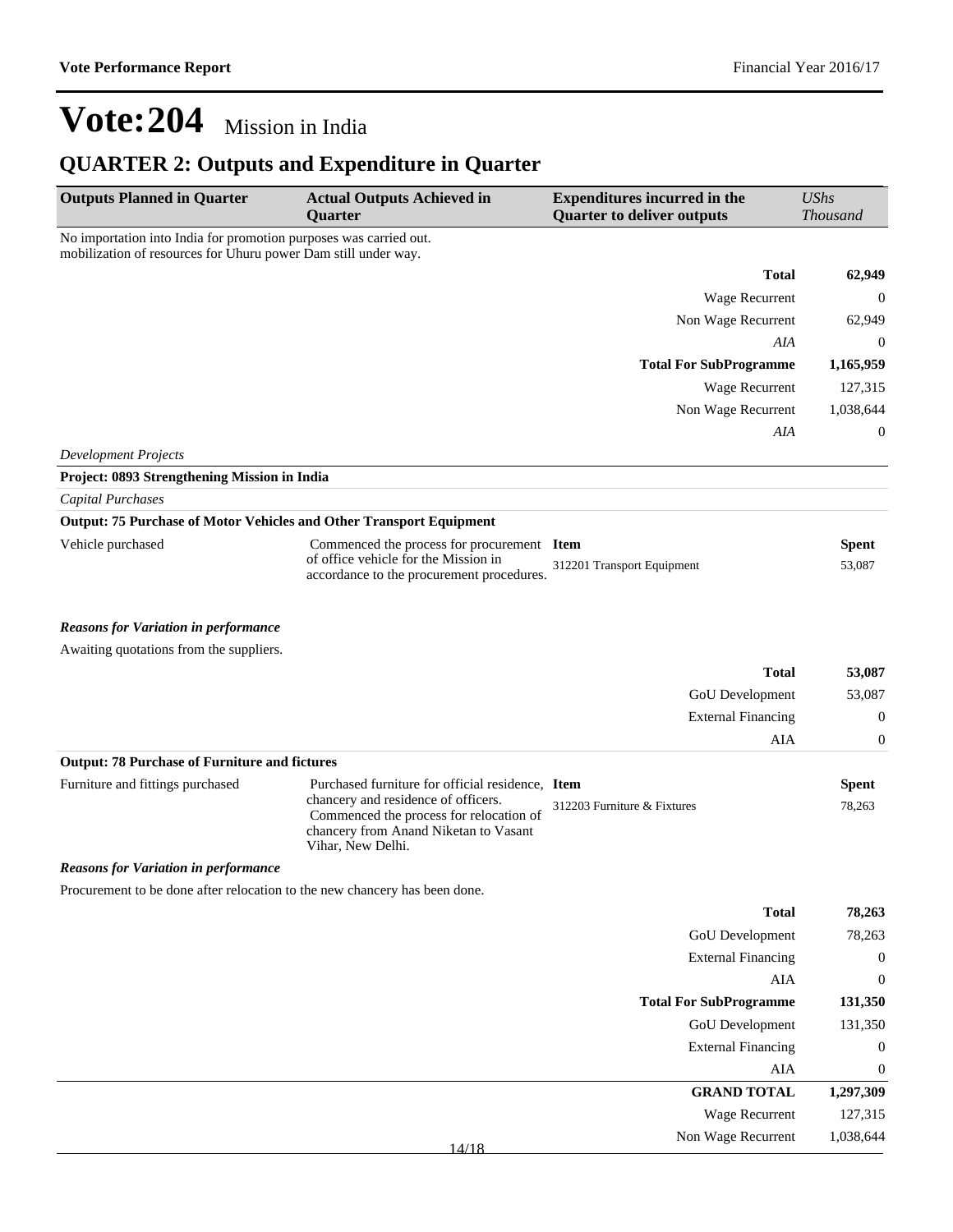### **QUARTER 2: Outputs and Expenditure in Quarter**

| 131,350        | <b>GoU</b> Development    |
|----------------|---------------------------|
| $\overline{0}$ | <b>External Financing</b> |
| 0              | AIA                       |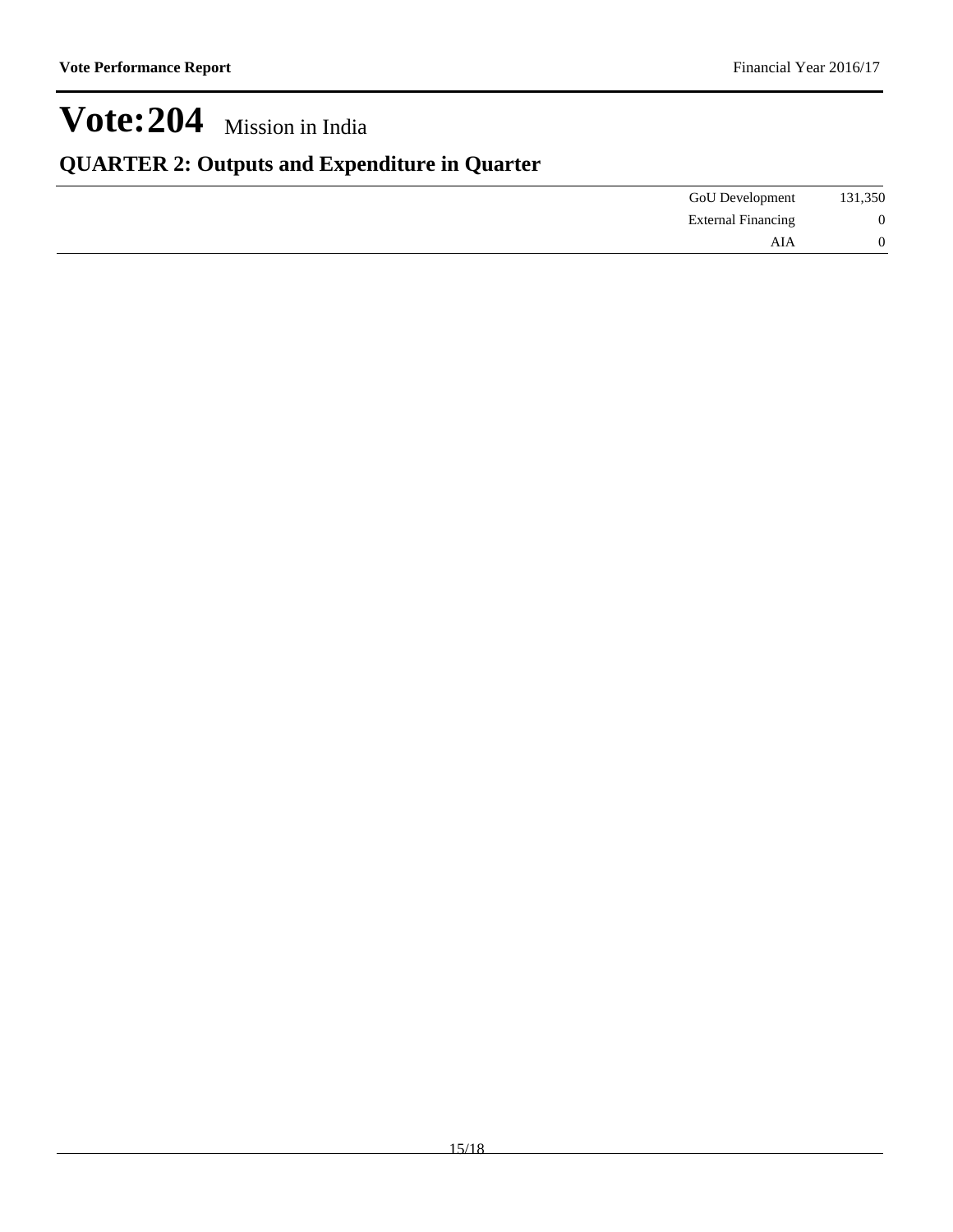### **QUARTER 3: Revised Workplan**

| <b>UShs Thousand</b> | <b>Planned Outputs for the</b> | <b>Estimated Funds Available in Quarter</b>                |
|----------------------|--------------------------------|------------------------------------------------------------|
|                      | <b>Ouarter</b>                 | (from balance brought forward and actual/expected releaes) |
|                      |                                |                                                            |

#### **Program: 52 Overseas Mission Services**

*Recurrent Programmes*

#### **Subprogram: 01 Headquarters New Delhi**

#### *Outputs Provided*

#### **Output: 01 Cooperation frameworks**

| Attended National Days of countries under accreditation            | Item                                                        | <b>Balance b/f</b> | <b>New Funds</b> | <b>Total</b> |
|--------------------------------------------------------------------|-------------------------------------------------------------|--------------------|------------------|--------------|
| Organized 2 annual working visits to countries of<br>Accreditation | 211103 Allowances                                           | (787)              | $\boldsymbol{0}$ | (787)        |
|                                                                    | 211105 Missions staff salaries                              | 25,461             | $\boldsymbol{0}$ | 25,461       |
| Originated and Coordinated MOUs on Prisoner exchange               | 213001 Medical expenses (To employees)                      | 30,959             | $\boldsymbol{0}$ | 30,959       |
| between Uganda and countries of Accreditation                      | 221007 Books, Periodicals & Newspapers                      | 495                | $\boldsymbol{0}$ | 495          |
| Organize working meeting with                                      | 221008 Computer supplies and Information Technology<br>(TT) | 4,893              | $\boldsymbol{0}$ | 4,893        |
|                                                                    | 221018 Exchange losses/ gains                               | 36,046             | $\boldsymbol{0}$ | 36,046       |
|                                                                    | 222001 Telecommunications                                   | 558                | $\boldsymbol{0}$ | 558          |
|                                                                    | 222002 Postage and Courier                                  | 272                | $\mathbf{0}$     | 272          |
|                                                                    | 223003 Rent – (Produced Assets) to private entities         | 844,703            | $\boldsymbol{0}$ | 844,703      |
|                                                                    | 223004 Guard and Security services                          | 5,026              | $\boldsymbol{0}$ | 5,026        |
|                                                                    | 223005 Electricity                                          | 54,872             | $\mathbf{0}$     | 54,872       |
|                                                                    | 223006 Water                                                | 4,133              | $\boldsymbol{0}$ | 4,133        |
|                                                                    | 226001 Insurances                                           | 3,188              | $\boldsymbol{0}$ | 3,188        |
|                                                                    | 227001 Travel inland                                        | 59,073             | $\boldsymbol{0}$ | 59,073       |
|                                                                    | 227002 Travel abroad                                        | 36,208             | $\boldsymbol{0}$ | 36,208       |
|                                                                    | <b>Total</b>                                                | 1,105,100          | $\boldsymbol{0}$ | 1,105,100    |
|                                                                    | <b>Wage Recurrent</b>                                       | 25,461             | 0                | 25,461       |
|                                                                    | <b>Non Wage Recurrent</b>                                   | 1,079,639          | 0                | 1,079,639    |
|                                                                    | AIA                                                         | 0                  | 0                | 0            |

#### **Output: 02 Consulars services** Mobilized and engaged Ugandans in Diaspora in India and accredited countries to actively contribute to development in Uganda through the available opportunities back home Assisted Ugandans with consular matters, issuing them travel documents, provided a **Item Balance b/f New Funds Total** 211103 Allowances 64,892 0 64,892 212201 Social Security Contributions 6,664 0 6,664 221009 Welfare and Entertainment 3,240 0 3,240 221011 Printing, Stationery, Photocopying and Binding 6,130 0 6,130 223001 Property Expenses 10,024 0 10,024 227004 Fuel, Lubricants and Oils 15,880 0 15,880 228002 Maintenance - Vehicles 16,248 0 16,248 **Total 123,079** 0 **123,079** *Wage Recurrent 0 0 0 Non Wage Recurrent 123,079 0 123,079 AIA 0 0 0*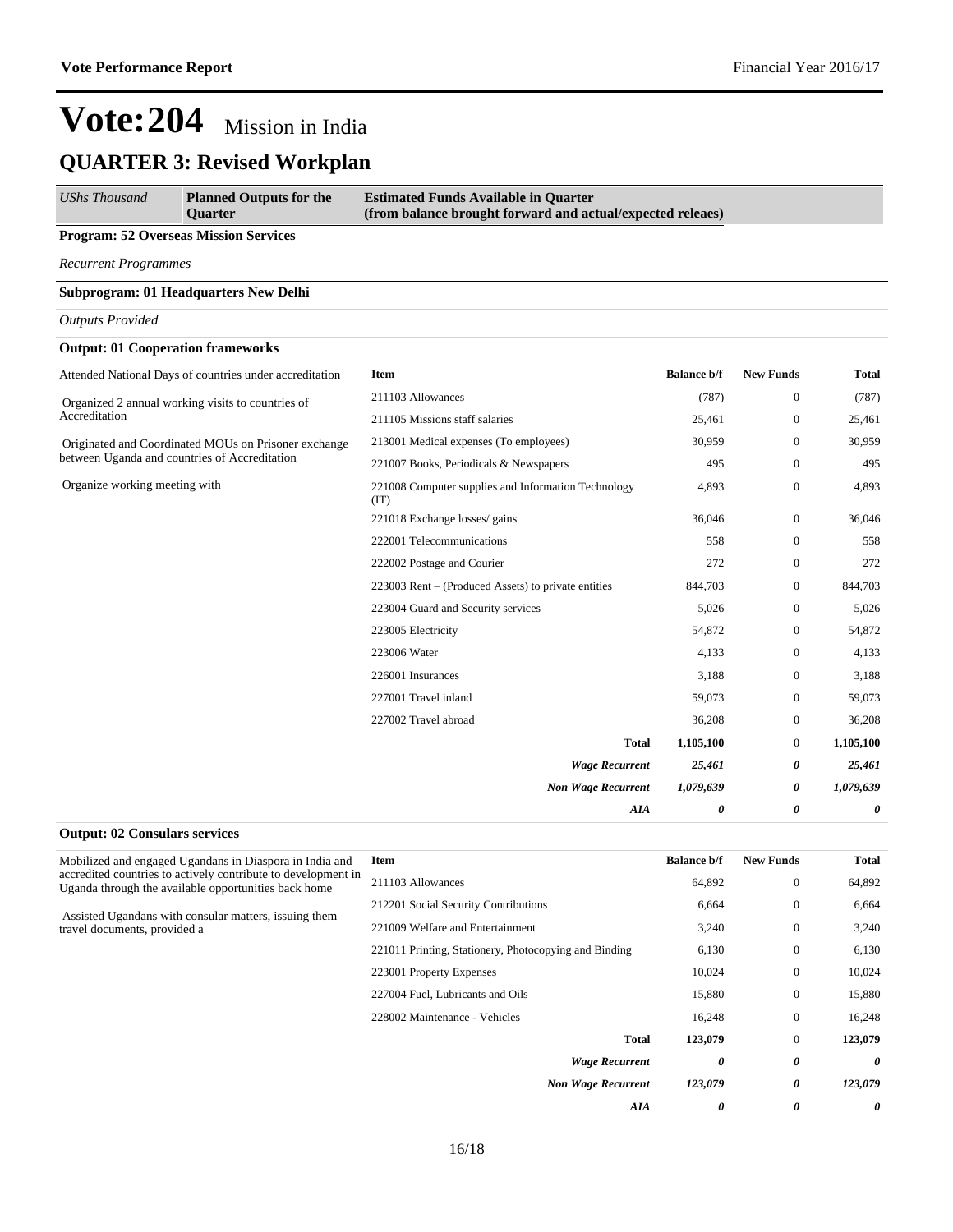## **Vote:204** Mission in India **QUARTER 3: Revised Workplan**

| <b>UShs Thousand</b>                                              | <b>Planned Outputs for the</b><br><b>Ouarter</b>                  | <b>Estimated Funds Available in Quarter</b><br>(from balance brought forward and actual/expected releaes) |                    |                  |              |
|-------------------------------------------------------------------|-------------------------------------------------------------------|-----------------------------------------------------------------------------------------------------------|--------------------|------------------|--------------|
|                                                                   | Output: 04 Promotion of trade, tourism, education, and investment |                                                                                                           |                    |                  |              |
|                                                                   | Initiated, Coordinated and signed relevant MOUs or                | <b>Item</b>                                                                                               | <b>Balance b/f</b> | <b>New Funds</b> | <b>Total</b> |
| framework agreements with India and countries of<br>accreditation | 211103 Allowances                                                 | 36,533                                                                                                    | $\mathbf{0}$       | 36,533           |              |
|                                                                   | Organized 1 tourism promotion fair for tour and travel            | 213001 Medical expenses (To employees)                                                                    | 7,270              | $\mathbf{0}$     | 7,270        |
| companies                                                         |                                                                   | 221001 Advertising and Public Relations                                                                   | 72,874             | $\mathbf{0}$     | 72,874       |
|                                                                   | Increased number of investors and overall FDI of up to            | 221002 Workshops and Seminars                                                                             | 7,652              | $\mathbf{0}$     | 7,652        |
| US\$400 million f                                                 |                                                                   | 221005 Hire of Venue (chairs, projector, etc)                                                             | 15,305             | $\mathbf{0}$     | 15,305       |
|                                                                   |                                                                   | 221008 Computer supplies and Information Technology<br>(IT)                                               | 11,443             | $\boldsymbol{0}$ | 11,443       |
|                                                                   |                                                                   | 221011 Printing, Stationery, Photocopying and Binding                                                     | 11,479             | $\mathbf{0}$     | 11,479       |
|                                                                   |                                                                   | 222001 Telecommunications                                                                                 | 484                | $\mathbf{0}$     | 484          |
|                                                                   |                                                                   | 223003 Rent – (Produced Assets) to private entities                                                       | 320,760            | $\boldsymbol{0}$ | 320,760      |
|                                                                   |                                                                   | 223005 Electricity                                                                                        | 14,625             | $\overline{0}$   | 14,625       |
|                                                                   |                                                                   | 227001 Travel inland                                                                                      | 4,332              | $\mathbf{0}$     | 4,332        |
|                                                                   |                                                                   | 227002 Travel abroad                                                                                      | 29,221             | $\mathbf{0}$     | 29,221       |
|                                                                   |                                                                   | <b>Total</b>                                                                                              | 531,977            | $\mathbf{0}$     | 531,977      |
|                                                                   |                                                                   | <b>Wage Recurrent</b>                                                                                     | 0                  | 0                | 0            |
|                                                                   |                                                                   | <b>Non Wage Recurrent</b>                                                                                 | 531,977            | 0                | 531,977      |
|                                                                   |                                                                   | <b>AIA</b>                                                                                                | 0                  | 0                | 0            |
| $\mathbf{n}$ in the $\mathbf{n}$                                  |                                                                   |                                                                                                           |                    |                  |              |

*Development Projects*

**Project: 0893 Strengthening Mission in India**

*Capital Purchases*

| <b>Output: 75 Purchase of Motor Vehicles and Other Transport Equipment</b> |                             |                           |                    |                  |              |
|----------------------------------------------------------------------------|-----------------------------|---------------------------|--------------------|------------------|--------------|
| Vehicle purchased                                                          | Item                        |                           | <b>Balance b/f</b> | <b>New Funds</b> | Total        |
|                                                                            | 312201 Transport Equipment  |                           | 96,913             | $\boldsymbol{0}$ | 96,913       |
|                                                                            |                             | <b>Total</b>              | 96,913             | $\boldsymbol{0}$ | 96,913       |
|                                                                            |                             | <b>GoU</b> Development    | 96,913             | 0                | 96,913       |
|                                                                            |                             | <b>External Financing</b> | 0                  | 0                | 0            |
|                                                                            |                             | AIA                       | 0                  | 0                | 0            |
| <b>Output: 78 Purchase of Furniture and fictures</b>                       |                             |                           |                    |                  |              |
| Furniture and fittings purchased                                           | Item                        |                           | <b>Balance b/f</b> | <b>New Funds</b> | <b>Total</b> |
|                                                                            | 312203 Furniture & Fixtures |                           | 21,737             | $\boldsymbol{0}$ | 21,737       |
|                                                                            |                             |                           |                    |                  |              |

| <b>Total</b>              | 21,737    | $\boldsymbol{0}$ | 21,737                |
|---------------------------|-----------|------------------|-----------------------|
| <b>GoU</b> Development    | 21,737    | 0                | 21,737                |
| <b>External Financing</b> | 0         | 0                | $\boldsymbol{\theta}$ |
| AIA                       | 0         | 0                | $\boldsymbol{\theta}$ |
| <b>GRAND TOTAL</b>        | 1,878,805 | $\bf{0}$         | 1,878,805             |
| <b>Wage Recurrent</b>     | 25,461    | 0                | 25,461                |
| <b>Non Wage Recurrent</b> | 1,734,695 | 0                | 1,734,695             |